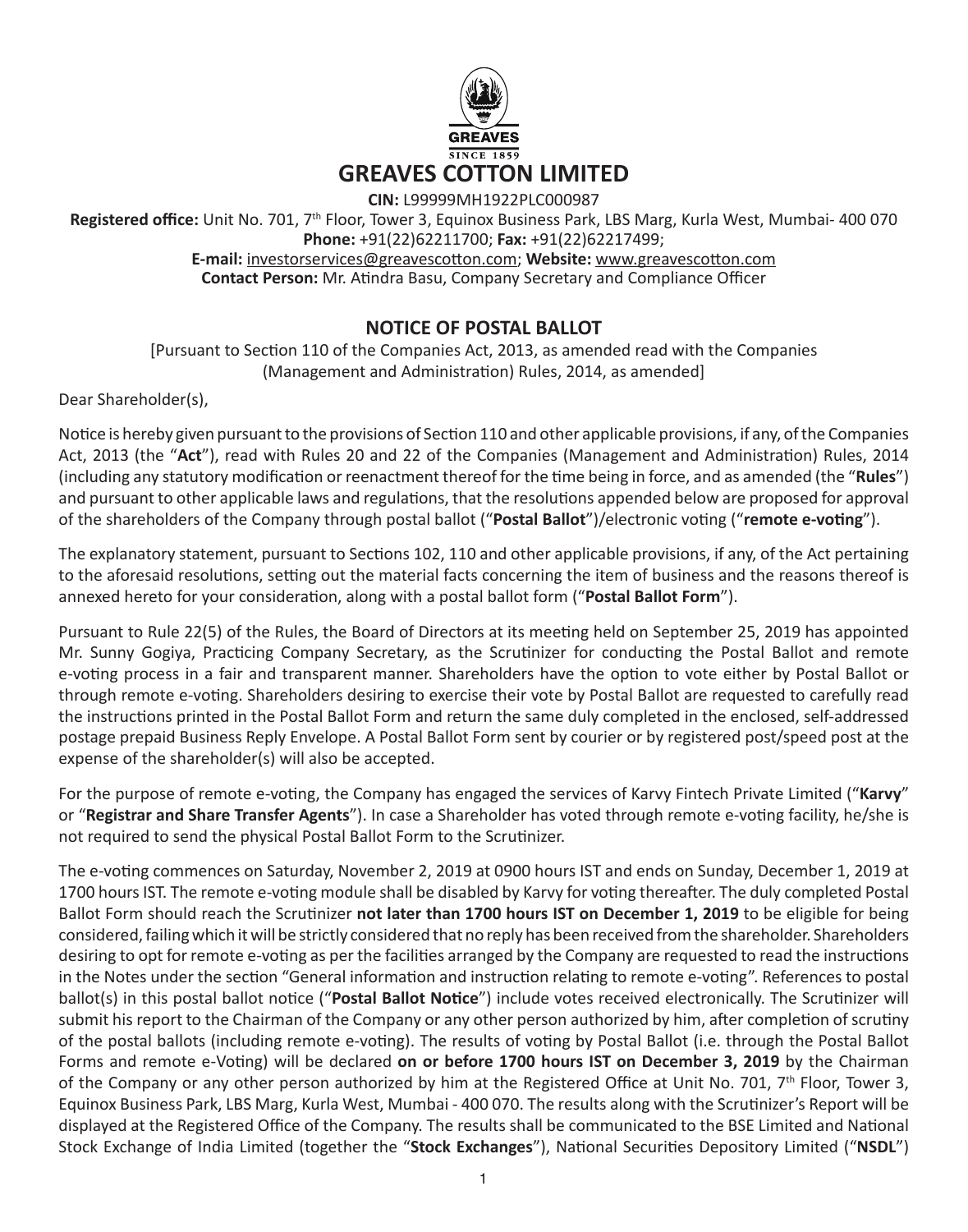and Central Depository Services (India) Limited ("**CDSL**") (together the "Depositories"), by Karvy and the same along with the Scrutinizer's Report will be displayed on the Company's website www.greavescotton.com, on Karvy website www.karvyfintech.com, as well as on Stock Exchanges' website viz www.bseindia.com and www.nseindia .com. In addition, the results will also be published in the newspapers for information of the Shareholders.

The resolution, if passed by the requisite majority, shall be deemed to have been passed on December 1, 2019 i.e. the last date specified for receipt of duly completed Postal Ballot Forms or remote e-voting.

# **Resolution No. 1: Approval for re-appointment of Mr. Nagesh Basavanhalli (DIN: 01886313) as Managing Director & CEO for a period of 5 (five) years and to fix his remuneration.**

To consider and, if thought fit, to pass the following Resolution as an Ordinary Resolution:

"**RESOLVED THAT** pursuant to the provisions of Sections 196, 197, 198, 203 read with Schedule V and all other applicable provisions, if any, of the Companies Act, 2013 (''the Act") and the Companies (Appointment and Remuneration of Managerial Personnel) Rules, 2014 and any other rules framed thereunder, the Securities and Exchange Board of India (Listing Obligations and Disclosure Requirements) Regulations, 2015 including any amendment(s), statutory modification(s) or re-enactment(s) thereof for the time being in force, and as recommended by the Board of Directors of the Company, the consent of the shareholders be and is hereby accorded for re-appointment of Mr. Nagesh Basavanhalli (DIN: 01886313 ) as Managing Director & CEO of the Company for a period of five years effective September 27, 2019 till September 26, 2024 on the terms and conditions as set out in the Explanatory Statement hereto;

**RESOLVED FURTHER THAT** the Board of Directors (hereinafter referred to as the "Board" which term shall be deemed to include the Nomination and Remuneration Committee of Directors duly constituted by the Board to exercise its powers conferred by this resolution) be and is hereby authorised to revise the remuneration of Mr. Nagesh Basavanhalli from time to time to the extent the Board of Directors may deem appropriate, provided that such revision is within the overall limits of the managerial remuneration as prescribed under the Companies Act, 2013 read with Schedule V thereto, and/or any guidelines prescribed by the Government from time to time;

**RESOLVED FURTHER THAT** Mr. Atindra Basu, Head- Legal, Internal Audit and Company Secretary of the Company and Ms. Neetu Kashiramka, Chief Financial Officer, be and are hereby severally authorised to do all such acts, deeds, matters and things as may be considered necessary, desirable or expedient to give effect to this resolution."

# **Resolution No. 2: Approval for Reclassification of Authorised Share Capital and consequent amendment to Memorandum of Association of the Company.**

To consider and, if thought fit, to pass the following resolution as an Ordinary Resolution:

"**RESOLVED THAT** pursuant to the provisions of Section 13, 61 and any other applicable provisions, if any, of the Companies Act, 2013 (the "Act") read with Companies (Share Capital and Debentures) Rules, 2014, including any amendment(s), statutory modification(s) or re-enactment(s) thereof for the time being in force, and the Articles of Association of the Company, the consent of the shareholders of the Company, be and is hereby accorded to reclassify the existing Authorised Share Capital from Rs.75,00,00,000 (Rupees Seventy Five Crores) divided in to 25,00,000 (Twenty Five Lakhs) Redeemable Preference Shares of Rs. 100 each (Rupees One Hundred only) and 25,00,00,000 (Twenty Five Crores) Equity Shares of Rs. 2 each (Rupees Two only) to Rs. 75,00,00,000 (Rupees Seventy Five Crores) divided into 37,50,00,000 (Thirty Seven Crores Fifty Lakhs) Equity Shares of Rs. 2 each (Rupees Two only) and consequently the existing Clause V of Memorandum of Association of the Company, relating to the Share Capital be and is hereby altered by deleting the same and substituting in its place and stead, the following new Clause V:

V. The Authorised Share Capital of the Company is Rs. 75,00,00,000 (Rupees Seventy Five Crores) divided into 37,50,00,000 (Thirty Seven Crores Fifty Lakhs) Equity Shares of Rs. 2 each (Rupees Two only) with the rights, privileges and conditions attaching thereto as are provided in the Articles of Association of the Company with the power to increase and reduce the capital of the Company and to divide the shares in the capital for the time being into several classes and to attach thereto respectively such preferential, deferred, qualified or special rights,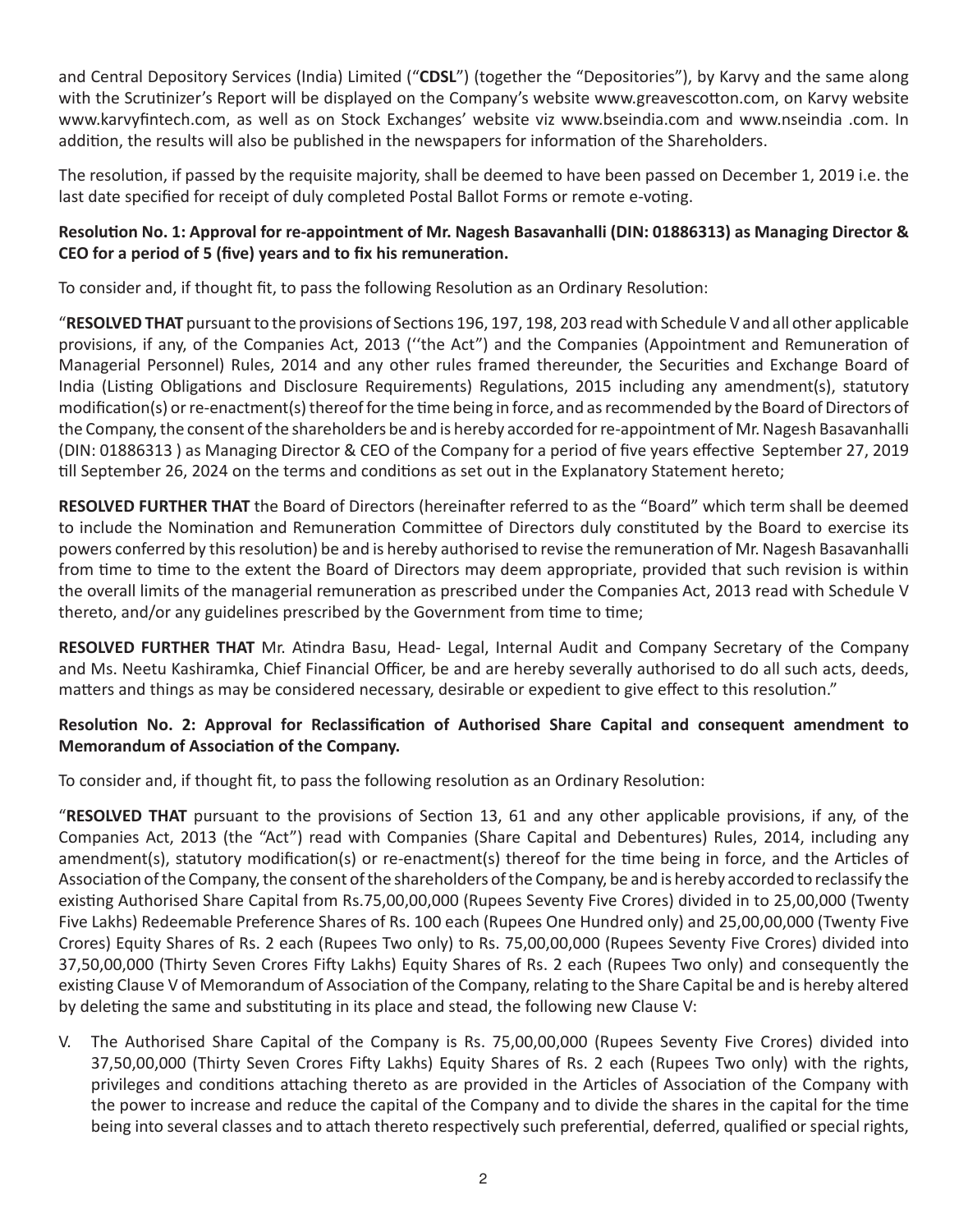privileges or conditions as may be determined by or in accordance with the Articles of Association of the Company for the time being and to vary, modify or abrogate any such rights, privileges or conditions in such manner as may be permitted by the Companies Act, 2013, or provided in the Articles of Association of th e Company for the time being.

**RESOLVED FURTHER THAT** Mr. Atindra Basu, Head- Legal, Internal Audit and Company Secretary of the Company and Ms. Neetu Kashiramka, Chief Financial Officer, be and are hereby severally authorised to do all such acts, deeds, things and take all such steps as it may deem necessary, proper, expedient or incidental for the purpose of giving effect to this resolution."

### **Resolution No. 3: To approve 'Greaves Cotton - Employees Stock Option Plan 2019'**

To consider and if thought fit, to pass the following resolution as a Special Resolution:

**"RESOLVED THAT** pursuant to the provisions of Section 62 (1) (b) of the Companies Act, 2013 ("the **Act**") and the Companies (Share Capital and Debentures) Rules, 2014 and other applicable provisions, if any, of the Act read with rules framed thereunder, including any statutory modification(s) or re-enactment(s) of the Act for the time being in force and in accordance with the provisions of the Memorandum and Articles of Association of the Company and the provisions of the Securities and Exchange Board Of India (Share Based Employee Benefits) Regulations, 2014 including any modifications thereof or supplements thereto ("the **SEBI SBEB Regulations**"), SEBI (Listing Obligations and Disclosure Requirements) Regulations, 2015 ("the **SEBI LODR Regulations**"),the Listing Agreement entered into with the Stock Exchange where the securities of the Company are listed any other applicable laws for the time being in force and subject to such other consents, permissions, sanctions and approvals which may be agreed by the Board of Directors of the Company (hereinafter referred to as "the **Board**" which term shall be deemed to include the Nomination and Remuneration Committee), consent of the shareholders be and is hereby accorded to introduce and implement the 'Greaves Cotton - Employees Stock Option Plan 2019' ("**ESOP-2019**") the salient features of which are detailed in the Explanatory Statement to this Notice and to create, grant, offer, issue and allot at any time in one or more tranches to or for the benefit of such person(s) who are in the permanent employment of the Company, whether working in India or outside India, including Director of the Company, whether Whole-time Director or not, but excluding Promoter, Promoter group and Independent Directors and such other persons as may from time to time be allowed to be eligible for the benefit under the provisions of applicable laws and Regulations prevailing from time to time (hereinafter collectively referred to as "**Employees**") selected on the basis of criteria decided by the Board under the ESOP-2019, such number of stock options convertible into Equity Shares of the Company ("**Options**"), in one or more tranches, not exceeding 20,00,000 (Twenty lakhs) equity shares of face value of Rs. 2/- each (Rupees Two), at such price or prices, and on such terms and conditions as may be fixed or determined by the Board in accordance with the ESOP-2019 and in due compliance with SEBI SBEB Regulations, and all provisions of applicable laws, rules and regulations;

**RESOLVED FURTHER THAT** the Scheme may also envisage provisions for providing financial assistance to the Employees to enable them to acquire, purchase or subscribe to the said Securities of the Company in accordance with the provisions of the Act/Regulations;

**RESOLVED FURTHER THAT** the Board be and is hereby authorized to issue and allot Equity Shares directly to the Employees upon exercise of Options from time to time in accordance with the ESOP-2019 and such equity shares shall rank *pari-passu* in all respects with the then existing equity shares of the Company;

**RESOLVED FURTHER THAT** in case of any corporate action(s) such as rights issues, bonus issues, merger and sale of division or other re-organisation of capital structure of the Company, as applicable from time to time, if any additional equity shares are issued by the Company for the purpose of making a fair and reasonable adjustment to the Stock Options granted earlier, the above ceiling shall be deemed to be increased to the extent of such additional equity shares issued;

**RESOLVED FURTHER THAT** in case the equity shares of the Company are either sub-divided or consolidated, then the number of equity shares to be issued and allotted on exercise of Options granted under the ESOP-2019 and the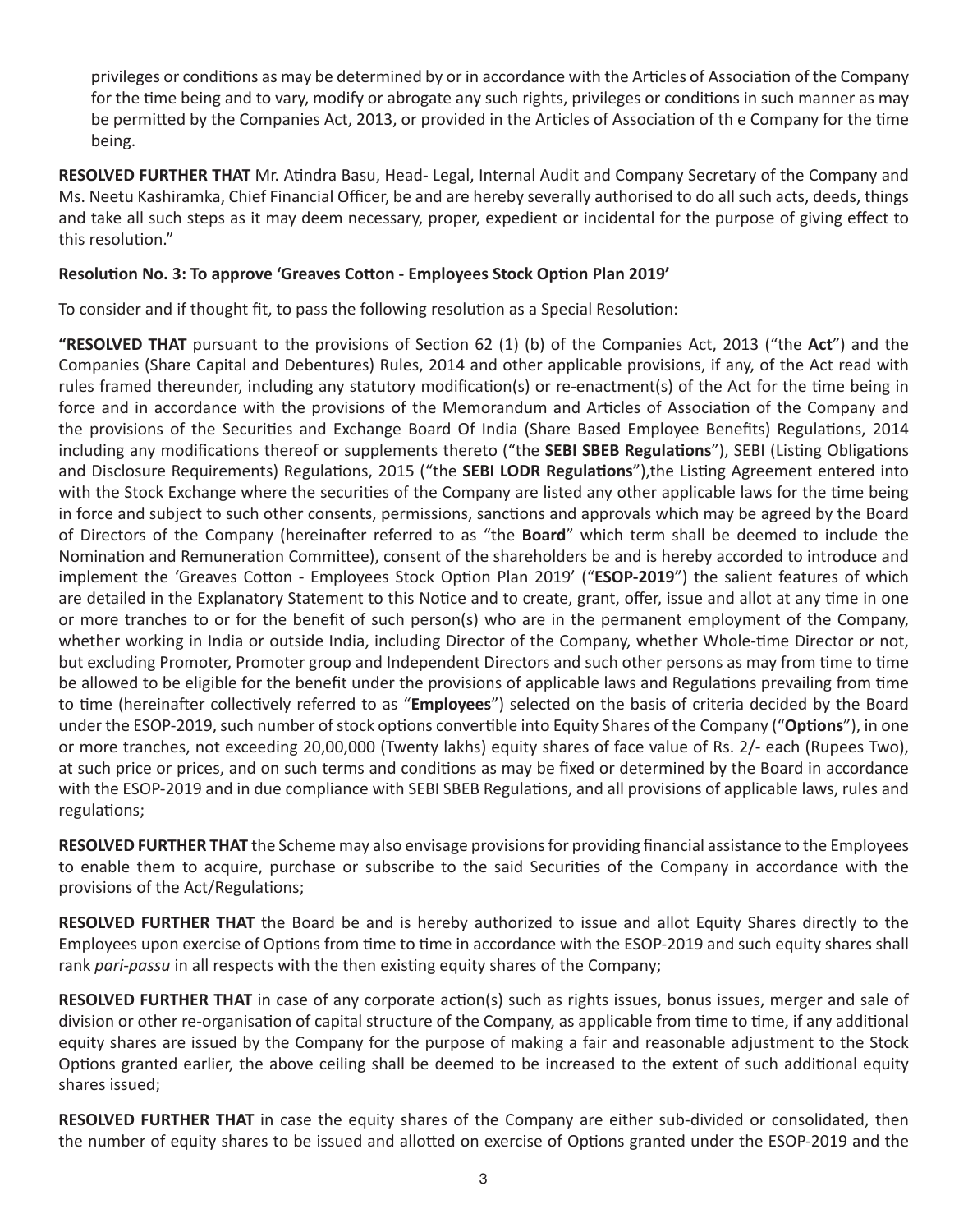exercise price of Options granted under the ESOP-2019 shall automatically stand augmented or reduced, as the case may be, in the same proportion as the present face value of Rs. 2/- per equity share bears to their revised face value of the equity shares of the Company after such sub-division or consolidation, without affecting any other rights or obligations of the employees who have been granted Stock Options under the ESOP-2019;

**RESOLVED FURTHER THAT** without prejudice to the generality of the above, the Board of Directors (hereinafter referred to as the "Board" which term shall be deemed to include the Nomination and Remuneration Committee of Directors duly constituted by the Board to exercise its powers conferred by this resolution) is authorised to formulate, evolve, decide upon and implement the ESOP-2019, determine the detailed terms and conditions of the aforementioned ESOP-2019 including but not limited to the quantum of the Options to be granted per employee, the number of Options to be granted in each tranche, the terms or combination of terms subject to which the said Options are to be granted, the exercise period, the vesting period, the vesting conditions, instances where such Stock Options shall lapse and to grant such number of Options, to such employees of the Company, at price, at such time and on such terms and conditions as set out in the ESOP-2019 and as the Board may in its absolute discretion think fit;

**RESOLVED FURTHER THAT** the Nomination and Remuneration Committee be designated as the Compensation Committee in accordance with Regulation 5(1) of the SEBI SBEB Regulations for the purposes of administration of ESOP-2019;

**RESOLVED FURTHER THAT** the Board is hereby authorised to make any modifications, changes, variations, alterations or revisions in the ESOP-2019 as it may deem fit, from time to time or to suspend, withdraw or revive the ESOP-2019 from time to time, in conformity with applicable laws, provided such variations, modifications, alterations or revisions are not detrimental to the interests of the Employees;

**RESOLVED FURTHER THAT** the Board shall take necessary steps for listing of the Equity Shares allotted under the ESOP-2019 on the Stock Exchanges, where the Shares of the Company are listed in accordance with the provisions of the SEBI SBEB Regulations, the SEBI LODR Regulations and other applicable laws and regulations;

**RESOLVED FURTHER THAT** the Company shall conform to the accounting policies prescribed from time to time under SEBI SBEB Regulations and any other applicable laws and regulations to the extent relevant and applicable to ESOP-2019;

**RESOLVED FURTHER THAT** for the purpose of giving effect to this Resolution, the Board be and is hereby authorized to do all such acts, deeds, matters and things as it may, in its absolute discretion, deem necessary, expedient or proper and to settle all questions, difficulties or doubts that may arise in relation to formulation and implementation of the ESOP-2019 at any stage including at the time of listing of the equity shares issued herein without requiring the Board to secure any further consent or approval of the shareholders of the Company to the end and intent that they shall be deemed to have given their approval thereto expressly by the authority of this Resolution;

**RESOLVED FURTHER THAT** the Board be and is hereby authorized to delegate all or any powers conferred herein to Nomination and Remuneration Committee or such other Committees, with power to sub-delegate to any Executives/ Officers of the Company to do all such acts, deeds, matters and things as also to execute such documents, writings etc., as may be necessary in this regard."

# **Resolution no. 4: To extend approval of 'Greaves Cotton - Employees Stock Option Plan 2019' for the employees of the Holding Company and its Subsidiary Company (ies).**

To consider and if thought fit, to pass the following resolution as a Special Resolution:

**"RESOLVED THAT** pursuant to the provisions of Section 62 (1) (b) of the Companies Act,2013 ("the **Act**") and the Companies (Share Capital and Debentures) Rules, 2014 and other applicable provisions, if any, of the Act, the Securities and Exchange Board Of India (Share Based Employee Benefits) Regulations, 2014 including any modifications thereof or supplements thereto ("the **SEBI SBEB Regulations**"), SEBI (Listing Obligations and Disclosure Requirements) Regulations, 2015 ("the **SEBI LODR Regulations**"), the Listing Agreement entered into with the Stock Exchanges where the securities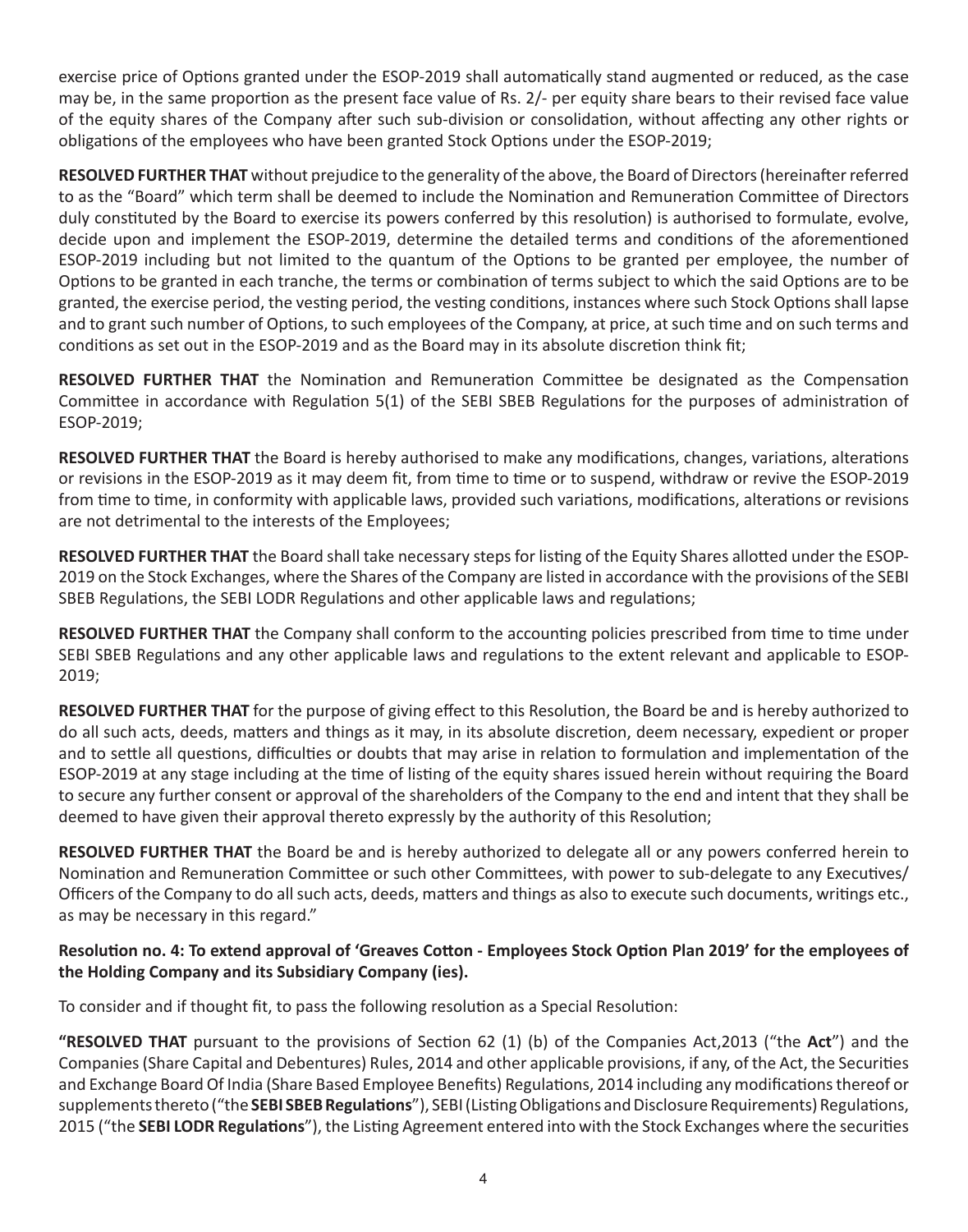of the Company are listed and any other applicable laws for the time being in force and subject to such other consents, permissions, sanctions and approvals as may be necessary and subject to such consents, permissions, sanctions and approvals which may be agreed to by the Board of Directors of the Company (hereinafter referred to as "the **Board**", which term shall be deemed to include any Committee including the Nomination and Remuneration Committee to exercise the powers conferred by this Resolution), consent and approval of the shareholders be and is hereby accorded extend the benefits of 'Greaves Cotton - Employees Stock Option Plan 2019' ("**ESOP-2019**") proposed in the resolution under item number 3 above to such persons who are in the permanent employment of the Holding Company and its subsidiary company(ies) (whether now or hereafter existing, whether incorporated in India or overseas as may be from time to time be allowed under the prevailing laws, rules and regulations and / or any amendments thereto from time to time), whether working in India or out of India and to the directors of the Holding Company or its Subsidiary Companies, and to such other persons as may from time to time be allowed, under prevailing laws, rules and regulations, and/or amendments thereto from time to time, on such terms and conditions as may be decided by the Board, and selected on the basis of criteria prescribed by the Board, at such price or prices in one or more tranches and on such terms and conditions, as may be fixed or determined by the Board in accordance with the ESOP-2019;

**RESOLVED FURTHER THAT** for the purpose of creating, offering, issuing, allotting and listing of the Securities, the Board be authorized on behalf of the Company to make any modifications, changes, variations, alterations or revisions in the ESOP-2019 from time to time or to suspend, withdraw, or revive ESOP-2019 from time to time, provided such variations, modifications, alterations or revisions are not detrimental to the interests of the Employees;

**RESOLVED FURTHER THAT** for the purpose of giving effect to this Resolution, the Board be authorized to determine terms and conditions of issue of the Securities and do all such acts, deeds, matters and things as it may, in its absolute discretion, deem necessary for such purpose and with power on behalf of the Company to settle any questions, difficulties or doubts that may arise in this regard without requiring to secure any further consent or approval of the Shareholders of the Company."

### **By Order of the Board For Greaves Cotton Limited**

Atindra Basu Head - Legal, Internal Audit & Company Secretary Membership No.: ACS 32389

**Date:** November 1, 2019 **Place:** Mumbai

### **Notes:**

- 1. The explanatory statement pursuant to Sections 102 and 110 of the Act stating all material facts and the reasons for the proposal is annexed herewith. It also contains all the disclosures as specified in the SEBI SBEB Regulations, 2014 and Companies Act, 2013 and/or SEBI (Listing Obligations and Disclosure Requirements) Regulations 2015, as amended ("**Listing Regulations**").
- 2. The Postal Ballot Notice is being sent to the shareholders of the Company whose names appear on the Register of Members/List of Beneficial Owners as received from the Depositories as on October 18, 2019. The Postal Ballot Notice is being sent to shareholders in electronic form to the e-mail addresses registered with their depository participants (in case of electronic shareholding) or the e-mail addresses registered with the Company's Registrar and Share Transfer Agent (in case of physical shareholding). For shareholders whose e-mail IDs are not registered physical copies of the Postal Ballot Notice are being sent by permitted mode along with a self-addressed postage-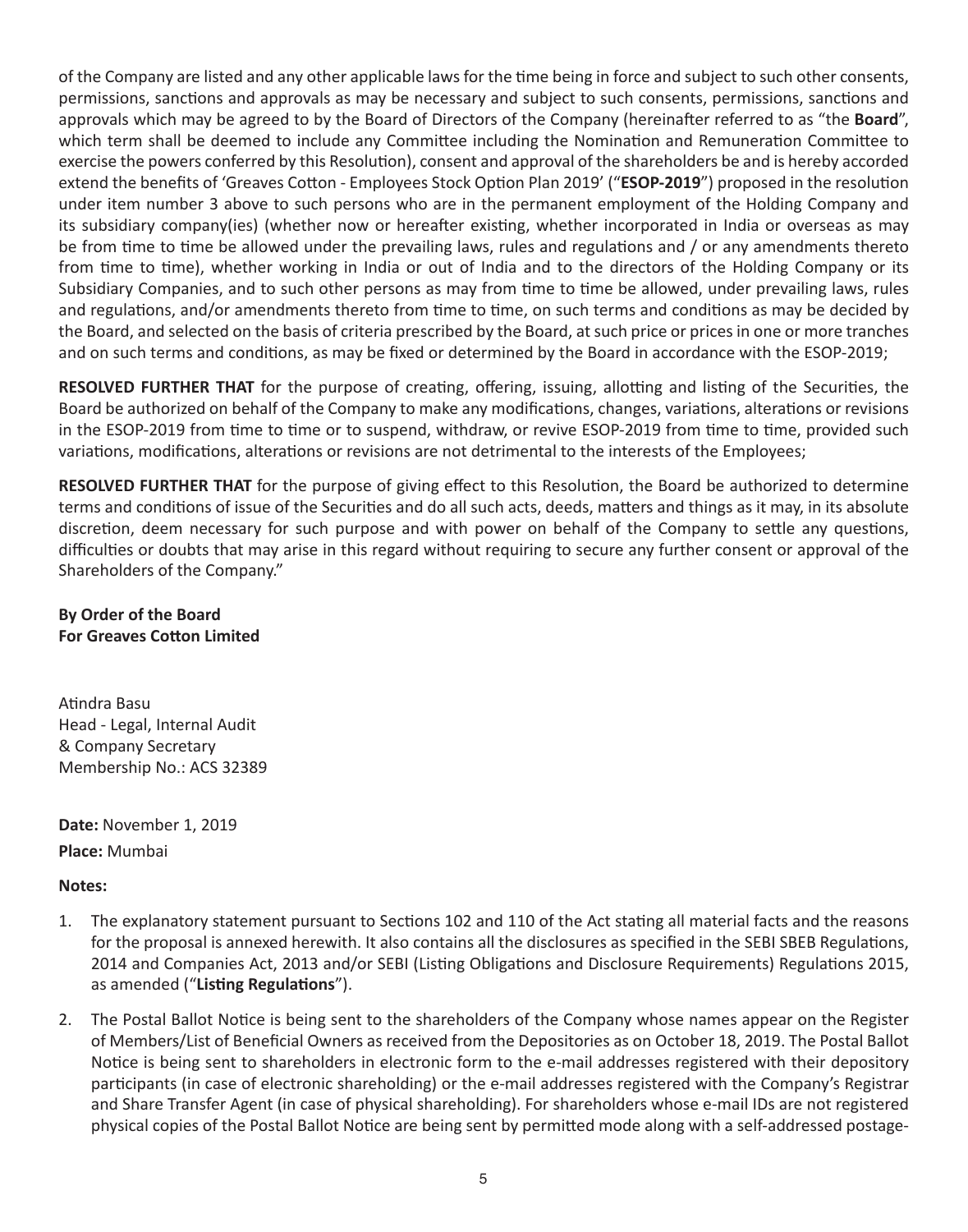prepaid Business Reply Envelope. Shareholders may note that this notice is also available on the websites of the Company (www.greavescotton.com), Karvy (www.karvyfintech.com) and the Stock Exchanges (www.bseindia. com and www.nseindia.com). Shareholders whose names appear on the Register of Members/List of Beneficial Owners as on October 18, 2019, will be considered for the purpose of voting/remote e-voting.

- 3. Resolutions passed by the shareholders through Postal Ballot are deemed to have been passed as if they have been passed at a General Meeting of the shareholders.
- 4. The shareholders can opt for only one mode of voting, i.e., either by physical ballot or remote e-voting. In case shareholders cast their votes through both the modes, votes cast through remote e-voting shall be treated as valid and votes cast through physical Postal Ballot Form will be treated as invalid.
- 5. In case a shareholder is desirous of obtaining a printed Postal Ballot Form or a duplicate, he or she may send an e-mail to investorservices@greavescotton.com. The Registrar and Transfer Agent/Company shall forward the same along with self-addressed postage-prepaid Business Reply Envelope to the shareholder.
- 6. Voting rights shall be reckoned on the paid-up value of equity shares registered in the name of the shareholders as on October 18, 2019 A person who is not a shareholder on the relevant date should treat this notice for information purpose only.
- 7. In compliance with the provisions of Section 108 and 110 of the Act read with the rules made thereunder, as amended and Regulation 44 of the Listing Regulations, the Company is pleased to provide remote e-voting facility to its Shareholders, holding equity shares in physical or dematerialized form, as on the cut-off date, being October 18, 2019, to exercise their right to vote by electronic means on the businesses specified in the accompanying Notice through the electronic voting service facility arranged by Karvy. Shareholders have the option to vote either through remote e-voting or through the Postal Ballot Form. The instructions for remote e-voting are annexed to this Postal Ballot Notice.
- 8. A shareholder cannot exercise his vote by proxy on Postal Ballot.
- 9. Shareholders desiring to exercise their vote by physical Postal Ballot are requested to carefully read the instructions printed in the Postal Ballot Form and return the Form duly completed and signed, in the enclosed self-addressed Business Reply Envelope to the Scrutinizer, so that it reaches the Scrutinizer not later than close of working hours (**i.e., 1700 hours IST**) on December 1, 2019. The postage will be borne by the Company. However, envelopes containing Postal Ballots, if sent by courier or registered/speed post at the expense of the shareholders will also be accepted. Any Postal Ballot received **after 1700 hours IST on December 1, 2019** will be considered invalid.
- 10. The Scrutinizer will submit his report to the Chairman or any other person authorized by him after the completion of scrutiny, and the result of the voting by Postal Ballot will be announced by the Chairman of the Company or any other person authorized by him **on or before 1700 hours IST on December 3, 2019** at the Registered Office of the Company. The result of the voting will also be displayed on the website of the Company (www.greavescotton. com), besides being communicated to the Stock Exchanges.
- 11. The resolution(s), if passed by the requisite majority shall be deemed to have been passed on December 1, 2019, i.e. the last date specified for receipt of duly completed Postal Ballot Forms or remote e-voting.
- 12. All the material documents referred to in the explanatory statement will be available for inspection at the Registered Office of the Company on any working day during business hours, i.e. between 1000 hours IST to 1600 hours IST, on all working days from the date of dispatch of the Postal Ballot Notice until the last date for receipt of votes by Postal Ballot/remote e-voting.
- 13. A person whose name is recorded in the register of members or in register of beneficial owners maintained by the Depositories as on October 18, 2019, only shall be entitled to avail the facility of voting/remote e-voting.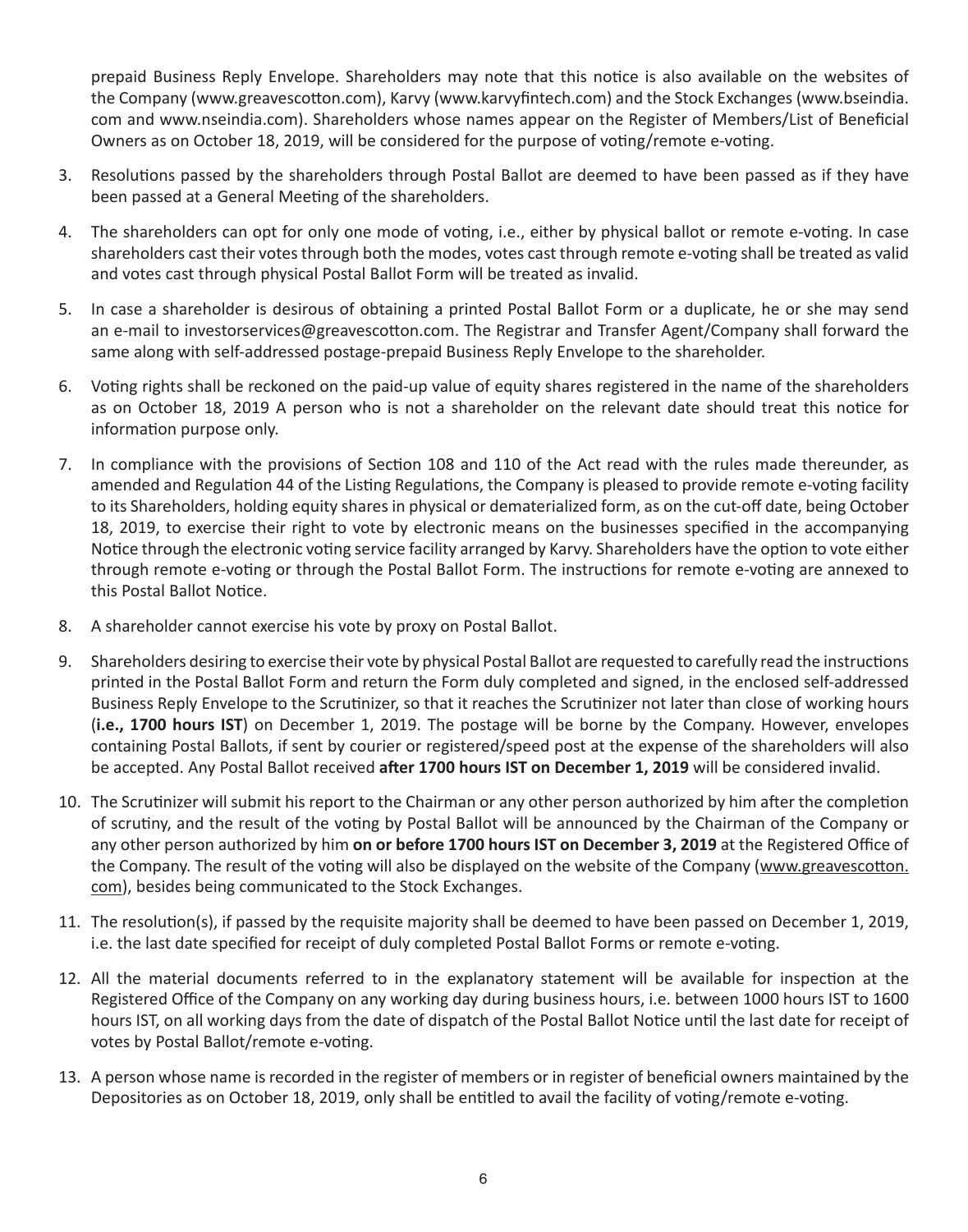- 14. Contact details of the person responsible to address the queries/grievances connected with the voting by Postal Ballot including voting by electronic means are as under:
	- i) Mr. Atindra Basu, Company Secretary and Compliance Officer, Unit No. 701,  $7<sup>th</sup>$  Floor, Tower 3, Equinox Business Park, LBS Marg, Kurla West, Mumbai- 400 070, E-mail: investorservices@greavescotton.com; or
	- ii) Mr. Sunny Gogiya, Scrutinizer, Office No. 6, Om Anand CHS., B wing, Louiswadi, Thane (West) 400604; Tel: +91 9922744338; E-mail: cssunnygogiya@gmail.com
- 15. The details of the process and manner for remote e-voting are explained herein below:

#### **General information and instructions relating to e-voting**

- i. A person whose name is recorded in the register of members or in register of beneficial owners maintained by the depositories as on the cut-off date, i.e., Friday, October 18, 2019 only shall be entitled to avail the facility of e-voting.
- ii. Any shareholder who holds the shares as on the cut-off date i.e., Friday, October 18, 2019, may obtain the User ID and password in the manner as mentioned below:
	- a) If the mobile number of the shareholder is registered against Folio No/DP ID Client ID, the shareholder may send SMS:

**MYEPWD**<space>E-voting Event Number+Folio No. or DP ID Client ID to +919212993399.

Example for NSDL: MYEPWD <SPACE> IN12345612345678

Example for CDSL: MYEPWD <SPACE> 1402345612345678

Example Physical: MYEPWD <SPACE> XXX1234567890

- b) If e-mail address of the shareholder is registered against Folio No. /DP ID Client ID, then on the home page of https://evoting.karvy.com, the shareholder may click "Forgot password" and enter Folio No. or DP ID Client ID and Permanent Account Number ("PAN") to generate a password.
- c) Shareholders may call Karvy's toll free number 1-800-3454-001.
- d) Shareholders may send an e-mail request to evoting@karvy.com and einward.ris@karvy.com. If the shareholder is already registered with the Karvy e-voting platform then such shareholder can use his/her existing User ID and password for casting the vote through e-voting.
- iii. The e-voting facility will be available during the following period:
	- a) Commencement of e-voting: 0900 hours IST on Saturday, November 2, 2019
	- b) End of e-voting: 1700 hours IST on Sunday, December 1, 2019

The e-voting will not be allowed beyond the aforesaid date and time and the e-voting module shall be disabled by Karvy upon expiry of aforesaid period.

- iv. **Instructions and other information relating to e-voting:**
	- A. **In case of shareholders receiving an e-mail from Karvy Fintech Private Limited for shareholders whose e-mail addresses are registered with the Company/depository participant(s)**
		- a) Launch internet browser by typing the following URL: https://evoting.karvy.com.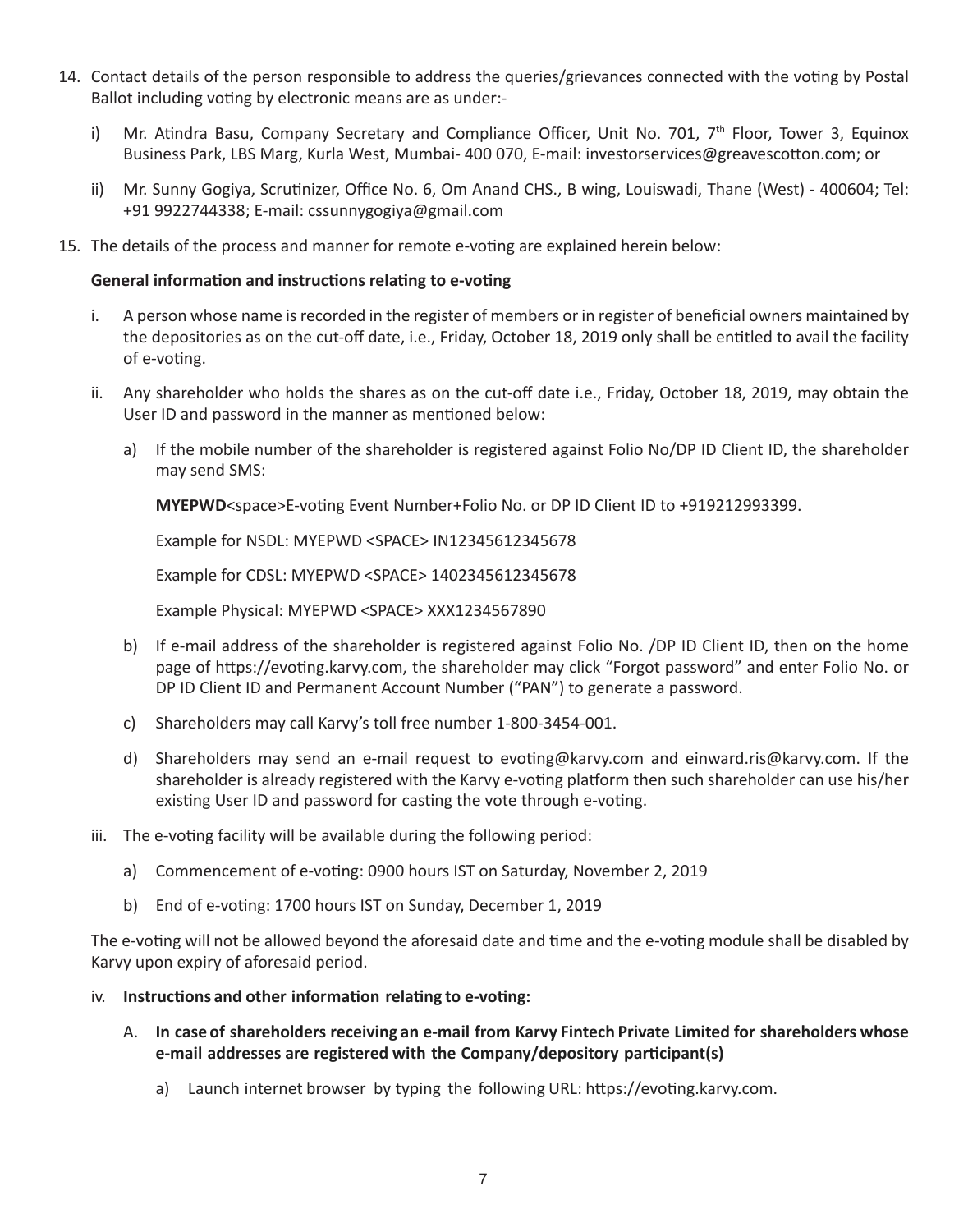- b) Enter the login credentials (i.e. User ID and password). The Event No. +Folio No. or DP ID- Client ID will be your User ID. However, if you are already registered with Karvy for e-voting, you can use your existing User ID and password for casting your vote. If required, please visit https://evoting.karvy. com or send an e-mail request to einward.ris@karvy.com or contact toll free number 1-800-3454- 001 for re-setting the password.
- c) After entering the above details Click on Login.
- d) You will now reach password change menu, wherein you are required to mandatorily change your password. The new password shall comprise minimum 8 characters with at least one upper case (A-Z), one lower case (a-z), one numeric (0-9) and a special character ( $\omega, \sharp, \xi$ , etc.). The system will also prompt you to update your contact details like mobile number, e-mail ID, etc. on first login. You may also enter a secret question and answer of your choice to retrieve your password in case you forget it. It is strongly recommended that you do not share your password with any other person and that you take utmost care to keep your password confidential.
- e) You need to login again with the new credentials.
- f) On successful login, system will prompt to select the e-voting event number of Greaves Cotton Limited.
- g) On the voting page, enter the number of shares (which represents the number of votes) as on the cut-off date under "FOR/AGAINST" or alternatively, you may partially enter any number in "FOR" and partially in "AGAINST" but the total number in "FOR/AGAINST" taken together should not exceed your total shareholding as on the cut-off date. You may also choose the option "ABSTAIN" and the shares held will not be counted under either head.
- h) Shareholders holding shares under multiple folios/demat accounts shall choose the voting process separately for each of the folios/demat accounts.
- i) Voting must be done for each items of the Notice separately. In case you do not desire to cast your vote on any specific item, it will be treated as abstained.
- j) You may then cast your vote by selecting an appropriate option and click on "Submit" and also "Confirm" when prompted.
- k) Once you confirm, you will not be allowed to modify your vote. During the voting period, shareholders can login any number of times till they have not voted on the Resolution(s).
- l) Corporate/Institutional shareholders (i.e. other than individuals, HUF, NRI, etc. ) are required to send scanned certified true copy (PDF Format) of the Board Resolution/Authority Letter, etc., together with attested specimen signature(s) of the duly authorized representative(s), to Scrutinizer at the e-mail Id: cssunnygogiya@gmail.com. They may also upload the same in the e-voting module under their login. The scanned images of the above mentioned documents should be in the naming format "GREAVES COTTON EVENT NO."

#### B. **In case a shareholder receives physical copy of the Postal Ballot Notice and Postal Ballot Form**

- a) Initial password is provided at the bottom of the Postal Ballot Form.
- b) Please follow all steps from Sl. No. (a) to Sl. No. (I) as mentioned in (A) above, to cast your vote.
- v. Once the vote on a resolution is cast by a shareholder, the shareholder shall not be allowed to change it subsequently or cast vote again.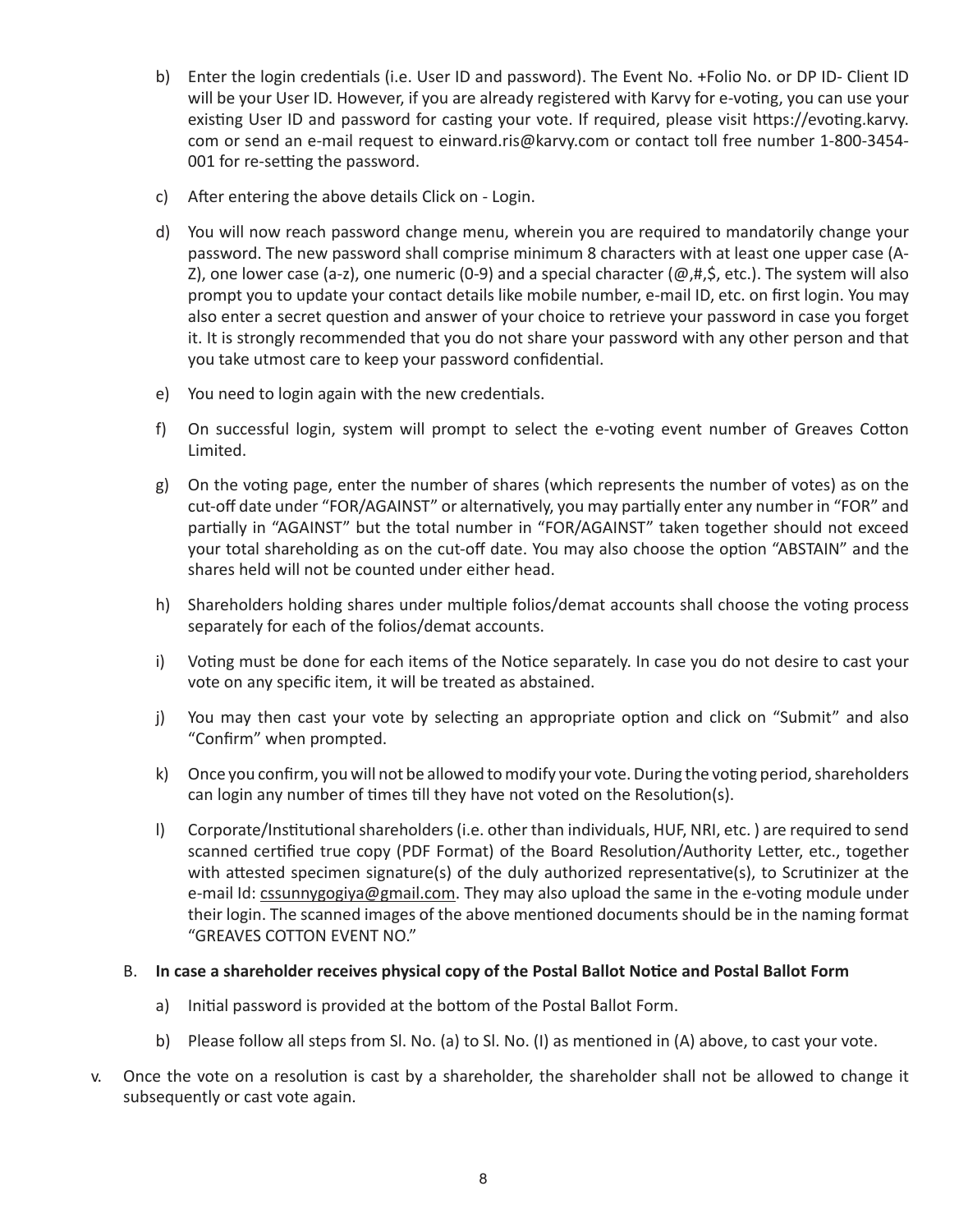vi. In case of any query or grievance pertaining to e-voting, shareholders may contact Mr. V Rajendra Prasad, Manager, Karvy Fintech Private Limited at contact No: +91 (40) 67162222, e-mail id: einward.ris@karvy.com. Further, shareholders may also visit Help & FAQ's section available at Karvy's website (https://evoting.karvy. com).

### **Explanatory Statement pursuant to Sections 102 and 110 of the Companies Act, 2013**

### **Item No. 1: Approval for re-appointment of Mr. Nagesh Basavanhalli (DIN: 01886313) as Managing Director & CEO for a period of 5 (five) years and to fix his remuneration.**

The Shareholders at the 98<sup>th</sup> Annual General Meeting of the Company held on August 3, 2017, had appointed Mr. Nagesh Basavanhalli as Managing Director & CEO of the Company for a period of three years up to September 26, 2019.

Based on the recommendation of the Nomination and Remuneration Committee, the Board of Directors at its Meeting held on May 2, 2019 approved the re-appointment of Mr. Nagesh Basavanhalli as Managing Director & CEO of the Company for a period of five years from September 27, 2019 to September 26, 2024. The terms of remuneration payable to Mr. Basavanhalli was approved by the Board of Directors at its Meeting held on September 25, 2019. The re-appointment and payment of remuneration to Mr. Basavanhalli is subject to the approval of the shareholders of the Company.

The Company has received a notice in writing from Mr. Basavanhalli under the provisions of Section 160 of the Act signifying his candidature for the office of Director. He has informed the Company that he is not disqualified from being appointed as a Director in terms of Section 164 of the Act.

The remuneration and other terms of appointment as determined by the Nomination & Remuneration Committee at its Meeting held on September 25, 2019 are as follows:

- a. Basic Salary: Rs. 10.75 lakh per month
- b. Ad Hoc allowance OR Special Allowance (including House Rent Allowance): Rs. 12.67 lakh per month
- c. Performance Incentive: up to a sum of Rs. 160.73 lakh per annum, the actual amount and mode of payment to be decided by the Nomination & Remuneration Committee/Board from time to time, payable for each financial year or part thereof.

#### **Perquisites & Benefits:**

In addition to the above, Mr. Basavanhalli shall also be entitled to medical reimbursement; hospitalisation expenses; mediclaim, accident insurance, life term cover, encashment of leave; club fees; long service award; and such other Perquisites and Allowances as may be recommended by the Nomination and Remuneration Committee and decided by the Board of Directors from time to time.

#### **Retirals:**

Company's contribution towards Provident Fund, Superannuation Fund and Gratuity - payable as per Rules of the Company.

#### **Long Term Incentive/ESOP:**

He shall also be entitled to remuneration by way of ESOP, subject to approval by shareholders, subject to any goals set and approved by the Nomination and Remuneration Committee, from time to time in accordance to the Greaves Cotton ESOP Scheme 2019 subject to the approval of the shareholders.

#### **Minimum Remuneration:**

Notwithstanding anything herein above, where in any financial year during the currency of his tenure as the Managing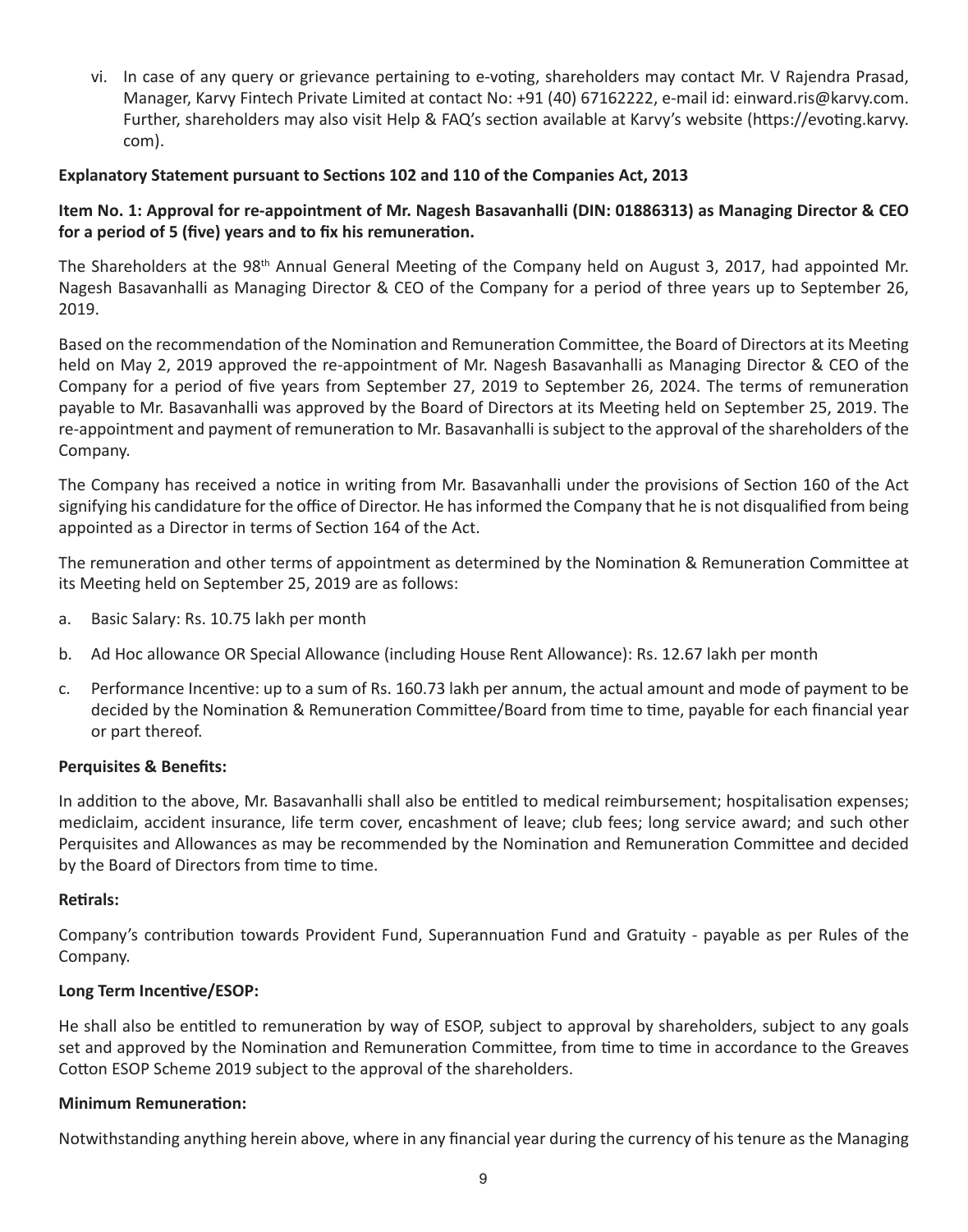Director & CEO, the Company has no profits or its profits are inadequate, the Company will pay the aforesaid remuneration as Minimum Remuneration to him, subject to further approvals as required under Schedule V of the Act or any modification(s) thereto.

He shall not be entitled to sitting fees for attending the Meetings of the Board of Directors or any committee thereof.

As required under the provisions of the Act, approval of the shareholders is now sought to the re-appointment of Mr. Basavanhalli as Managing Director & CEO and the remuneration paid/payable to him as stated herein above.

Relevant details relating to re-appointment of Mr. Basavanhalli as required by the Act, the SEBI (Listing Obligations and Disclosure Requirements) Regulations, 2015 ("Listing Regulations") and Secretarial Standard - 2 on General Meetings issued by the ICSI are provided in Annexure - 1 to this Notice.

Pursuant to Section 190 of the Act a copy of the agreement executed by the Company with Mr. Basavanhalli is available for inspection at the Registered Office of the Company on all working days (except Saturdays, Sundays and Public Holidays) between 11.00 a.m. to 1.00 p.m. from the date of dispatch of the Notice until the last date for receipt of votes by Postal Ballot/ e-voting.

None of the Directors, Key Managerial Personnel or their relatives, except Mr. Basavanhalli, is in any way, concerned or interested in the Resolution.

The Directors recommend the Resolution for the approval of the shareholders.

# **Item No. 2: Approval for Reclassification of Authorised Share Capital and consequent amendment to Memorandum of Association of the Company.**

For the purpose of issuing shares to the eligible employees of the Company, its holding and subsidiary companies under Employee Stock Option Scheme, it is proposed to reclassify the existing Authorised Share Capital of the Company. The existing Authorised Share Capital of the Company consisting of Rs.75,00,00,000 (Rupees Seventy Five Crores) divided in to 25,00,000 (Twenty Five Lakhs) Redeemable Preference Shares of Rs. 100 each (Rupees One Hundred only) and 25,00,00,000 (Twenty Five Crores) Equity Shares of Rs. 2 each (Rupees Two only) is proposed to be reclassified in to Rs. 75,00,00,000 (Rupees Seventy Five Crores) divided into 37,50,00,000 (Thirty Seven Crores Fifty Lakhs) Equity Shares of Rs. 2 each (Rupees Two only).

The proposed re-classification does not result in any change in the voting percentage of the shareholders.

As per the provisions of the Companies Act, 2013, a Company can alter the Capital Clause of its Memorandum of Association with the consent of Shareholders.

None of the Directors, Key Managerial Personnel or their relatives, are in any way, concerned or interested, in the proposed resolution.

Accordingly, the Director recommends the Resolution for approval of the shareholders.

#### **Item No. 3 and 4: To approve 'Greaves Cotton - Employees Stock Option Plan 2019'**

Stock Options represent a reward system based on performance. They help companies attract, retain and motivate the best available talent. Stock Options also provide a company with an opportunity to optimise its personnel costs. This also provides an opportunity to employees to participate in the growth of the company, besides creating long term wealth in their hands.

Further, as the business environment is becoming increasingly competitive, it is important to attract and retain qualified, talented and competent personnel in the Company. Your Company believes in rewarding its Employees including employees of the Holding Company or its Subsidiary Company (ies), if any, for their continuous hard work, dedication and support, which has led the Company and its Holding Company or its Subsidiary Company (ies) on the growth path.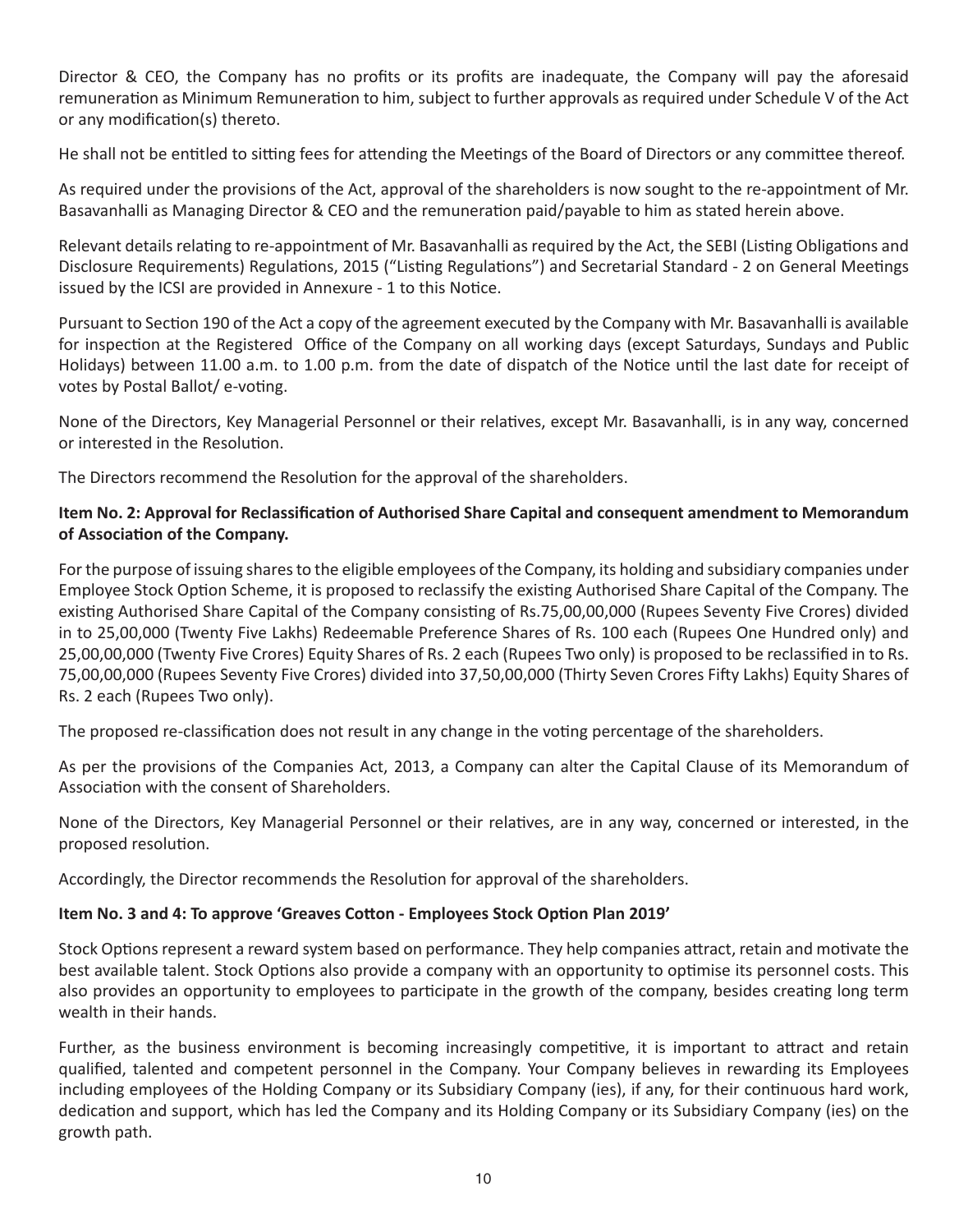Keeping in line with the above, "Greaves Cotton - Employees Stock Option Plan 2019" ('the Scheme / ESOP-2019') has been formulated by the Company and to be implemented by Nomination and Remuneration Committee ('the Committee') constituted under Section 178 of the Companies Act, 2013 in accordance with the requirements of Securities and Exchange Board Of India (Share Based Employee Benefits) Regulations, 2014 ("**SEBI SBEB Regulations**") issued by SEBI and other applicable laws. The Scheme has been approved by the Board of Directors at their Meeting held on September 25, 2019, subject to the approval of the shareholders.

The Scheme will be operated and administered under the superintendence of the Company's Nomination and Remuneration Committee, which is a Committee of the Board of Directors, the majority of whose Members are Independent Directors. The Nomination and Remuneration Committee will formulate the detailed terms and conditions of the Scheme including:

- Number of options to be granted to any Employee, and in the aggregate;
- Terms on which the options will vest;
- The conditions under which options vested in Employees may lapse in case of termination of Employees for misconduct;
- The exercise period within which an Employee should exercise the options, and lapsing of options on failure to exercise the options within the exercise period and determination of exercise price which may be different for different class/ classes of Employees falling in the same tranche of grant of Options issued under ESOP-2019;
- The specified time period within which the Employee shall exercise the vested options in the event of termination or resignation of the Employee;
- The right of an Employee to exercise all the options vested in him at one time or at various points of time within the exercise period;
- The procedure for making a fair and reasonable adjustment to the number of options and to the exercise price in case of rights issues, bonus issues and other corporate actions;
- The grant, vesting and exercise of options in case of Employees who are on long leave; and
- Any other related or incidental matters.

Brief Description of the Scheme is given as under:

*a) The total number of options to be granted:*

The total number of options that may, in the aggregate, be issued would be such number of options which shall entitle the option holders to acquire in one or more tranches up to 20,00,000 (Twenty lakhs) equity shares of Rs. 2/- each (or such other adjusted figure for any bonus, stock splits or consolidations or other re-organisation of the capital structure of the Company as may be applicable from time to time).

SEBI SBEB Regulations require that in case of any corporate action(s) such as rights issues, bonus issues, merger and sale or division, and others, a fair and reasonable adjustment needs to be made to the Options granted. Accordingly, if any additional Equity Shares are issued by the Company to the Option grantees for making such fair and reasonable adjustment, the above ceiling Shares shall be deemed to be increased to the extent of such additional equity shares issued.

An employee may surrender his/her vested /unvested options at any time during his employment with the company. Any employee willing to surrender his/her options shall communicate the same to the Board or Committee in writing.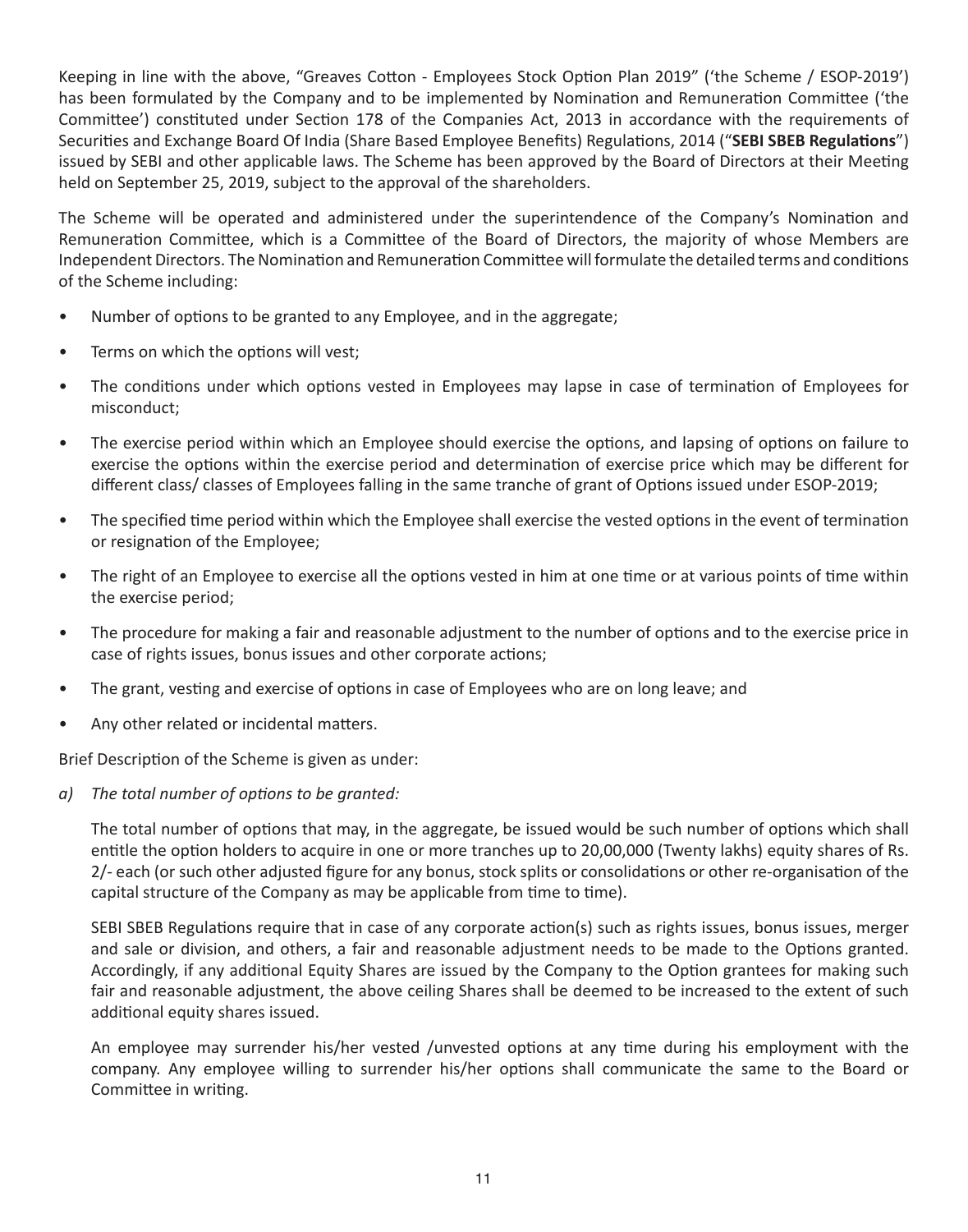Vested options lapsed due to non-exercise, surrender and/or unvested options that gets cancelled due to resignation of Option grantees, surrendered or otherwise, would be available for being re-granted at a future date. The Board is authorized to re-grant such lapsed / cancelled / surrendered options as per the provisions of ESOP-2019.

# *b) Identification of classes of employees entitled to participate and be beneficiaries in the Scheme:*

All permanent employees working in India or out of India and Directors (whether Managing/Whole time Director or not) of Company and its Holding Company and its Subsidiary Company(ies), (present or future) (excluding promoters and an employee who is a Promoter or a person belonging to the Promoter Group) and further excluding a director who either by himself or through his relative or through any Body Corporate, directly or indirectly holds more than 10% of the outstanding equity shares of the Company and excluding Independent Directors as may be decided by the Nomination and Remuneration Committee.

The class of Employees eligible for participating in the Scheme shall be determined on the basis of the grade, number of years' service, performance, role assigned to the employee and such other parameters as may be decided by the Nomination and Remuneration Committee in its sole discretion from time to time.

The options granted to an Employee will not be transferable to any person and shall not be pledged, hypothecated, mortgaged or otherwise alienated in any other manner.

- *c) Terms of the scheme:*
	- (1) The Company shall not vary the terms of the schemes in any manner, which may be detrimental to the interests of the Option Grantees: Provided that the company shall be entitled to vary the terms of the schemes to meet any regulatory requirements.
	- (2) Subject to the proviso to sub-regulation (1), the company may by special resolution in a general meeting vary the terms of the schemes offered pursuant to an earlier resolution of the general body but not yet exercised by the employee provided such variation is not prejudicial to the interests of the Option Grantees.
	- (3) The notice for passing special resolution for variation of terms of the schemes shall disclose full details of the variation, the rationale therefore, and the details of the Option Grantees who are beneficiaries of such variation.
	- (4) The Company may re-price the options as the case may be which are not exercised, whether or not they have been vested if the terms of the grants were rendered unattractive due to fall in the price of the shares in the stock market; Provided that the company ensures that such re-pricing shall not be detrimental to the interest of the Option Grantees and approval of the shareholders in general meeting has been obtained for such repricing.
- *d) Transferability of Employee Stock Options:*
	- (1) The Options granted to an employee shall not be transferable to any person and shall not be pledged, hypothecated, mortgaged or otherwise alienated in any manner. However, in the event of the death of the Option Grantee, the right to exercise all the Options granted to him till such date shall be vest in his legal heirs or nominees.
	- (2) In the event of resignation or termination of the Option Grantee, all the options which are granted and yet not vested as on that day shall lapse.
	- (3) In the event that an Option Grantee who has been granted benefits under a scheme is transferred or deputed to Holding Company and its Subsidiary Company prior to vesting or exercise, the vesting and exercise as per the terms of grant shall continue in case of such transferred or deputed employee even after the transfer or deputation.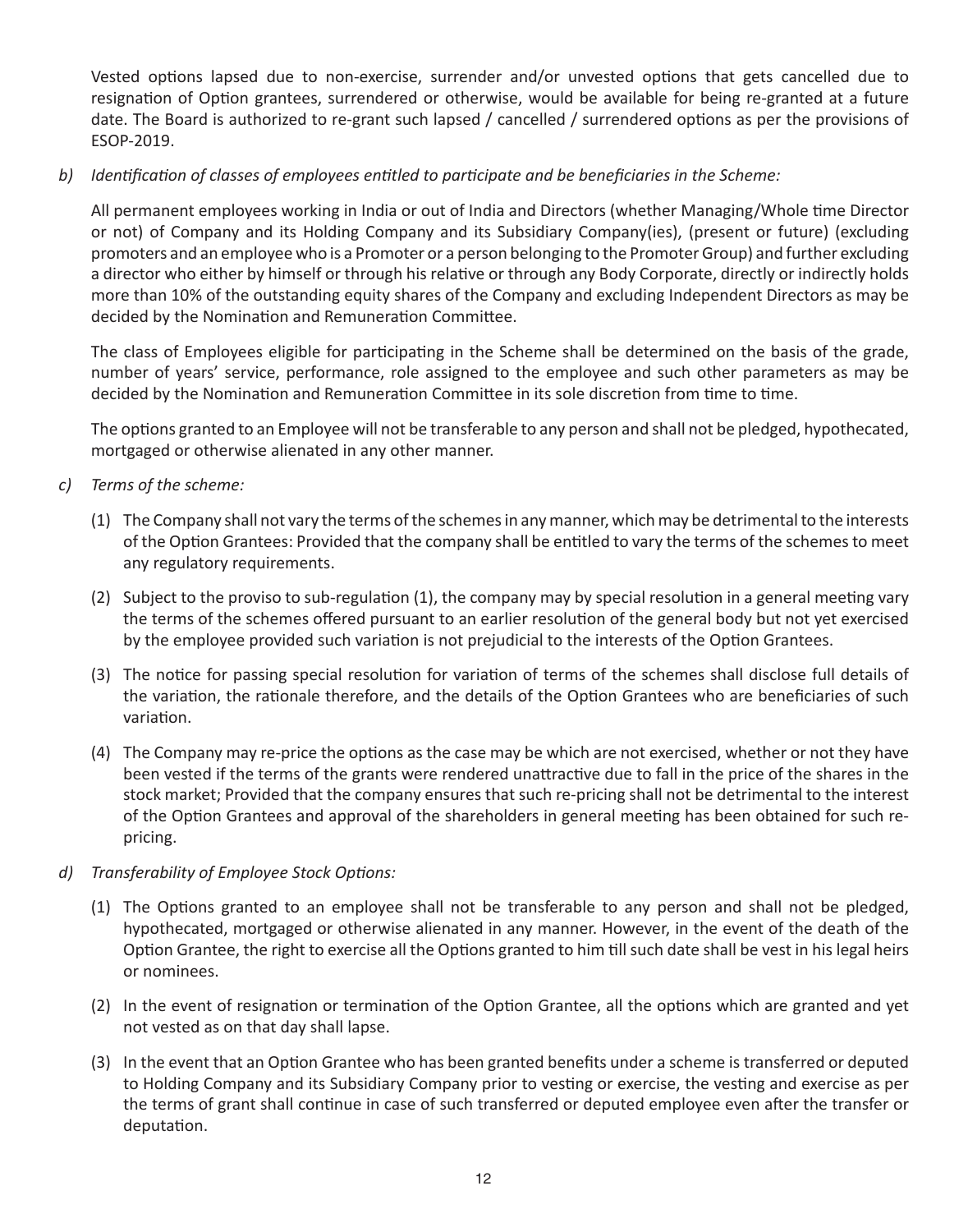# *e) Requirements of vesting and period of vesting:*

Vesting of options may commence after a period of not less than one year from the date of individual grant. The vesting may occur in one or more tranches, subject to the terms and conditions of vesting, as stipulated in the ESOP-2019.

| Sr.<br>No.     | <b>Separations</b>                                          | <b>Vested Options</b>                                                                                                                                               | <b>Unvested Options</b>                                                                                                                                                                                                                                                                                                                                                                                                   |
|----------------|-------------------------------------------------------------|---------------------------------------------------------------------------------------------------------------------------------------------------------------------|---------------------------------------------------------------------------------------------------------------------------------------------------------------------------------------------------------------------------------------------------------------------------------------------------------------------------------------------------------------------------------------------------------------------------|
| $\mathbf{1}$   | Resignation                                                 | submission of resignation<br>may<br>exercised by the Option Grantee on cancelled with effect from that date.<br>or before his last working day with the<br>Company. | All Vested Options as on date of All Unvested Options on the date of<br>be submission of resignation shall stand                                                                                                                                                                                                                                                                                                          |
| $\overline{2}$ | <b>Termination</b><br>(With cause)                          | shall stand cancelled with effect from the effect from the termination date.<br>date of such termination.                                                           | All Vested Options which were not All Unvested Options on the date of such<br>allotted at the time of such termination termination shall stand cancelled with                                                                                                                                                                                                                                                             |
| 3              | <b>Termination</b><br>(Without cause)                       | may be exercised by the Option Grantee effect from the termination date.<br>on or before his last working day with<br>the Company.                                  | All Vested Options which were not All Unvested Options on the date of such<br>allotted at the time of such termination termination shall stand cancelled with                                                                                                                                                                                                                                                             |
| 4              | <b>Retirement approved</b><br>by the Company                | retirement may be exercised by the<br>within<br>permitted<br>Option<br>Grantee<br>exercise period.                                                                  | All Vested Options as on date of All Unvested Options shall vest as per<br>original vesting schedule and may be<br>exercised by the Option Grantee within<br>permitted exercise period.                                                                                                                                                                                                                                   |
| 5              | <b>Early Retirement</b><br>approved by the<br>Company       | within<br>permitted<br>Option<br>Grantee<br>exercise period.                                                                                                        | All Vested Options as on date of All Unvested Options on the date of such<br>retirement may be exercised by the retirement shall stand cancelled with<br>effect from the retirement date.                                                                                                                                                                                                                                 |
| 6              | <b>Death</b>                                                | All Vested Options may be exercised by<br>the Option Grantee's nominee or legal<br>heir within permitted exercise period.                                           | All the Unvested Options as on the date<br>of death shall vest immediately and may<br>be exercised by the Option Grantee's<br>nominee or legal heir/s within permitted<br>exercise period.                                                                                                                                                                                                                                |
| $\overline{7}$ | <b>Permanent Disability</b>                                 | All Vested Options may be exercised<br>due to such disability, the nominee or<br>period.                                                                            | All the Unvested Options as on the date<br>by the Option Grantee or, if the Option of such Permanent Disability shall vest<br>Grantee is himself, unable to exercise immediately and can be exercised by the<br>Option Grantee or, if the Option Grantee<br>legal heir, within permitted exercise is himself unable to exercise due to such<br>incapacity, the nominee or legal heir<br>within permitted exercise period. |
| 8              | Abandonment*                                                | All the Vested Options shall stand<br>cancelled.                                                                                                                    | All the Unvested Options shall stand<br>cancelled.                                                                                                                                                                                                                                                                                                                                                                        |
| 9              | <b>Other reasons</b><br>apart from those<br>mentioned above | The Committee shall decide whether the<br>Vested Options as on that date can be<br>exercised by the Option Grantee or not,<br>and such decision shall be final.     | All Unvested Options on the date of<br>separation shall stand cancelled with<br>effect from that date.                                                                                                                                                                                                                                                                                                                    |

Following table shall be applicable in case of various scenarios (during employment) for vesting and exercising:

**\***The Board/ Committee, at its sole discretion shall decide the date of cancellation of Option's and such decision shall be binding on all concerned.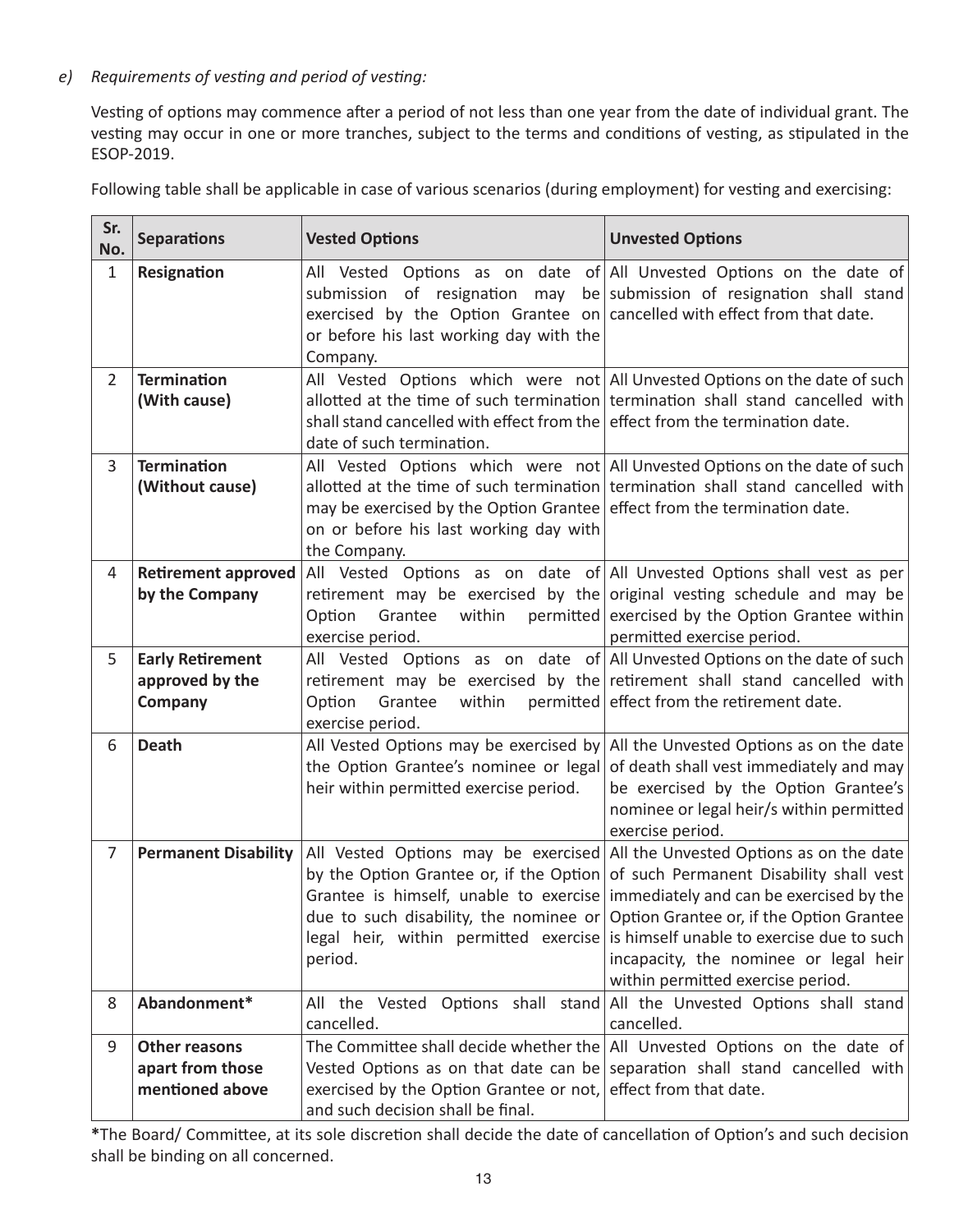*f) Maximum period within which the options shall be vested:*

The maximum vesting period may extend up to 7 (Seven) years from the date of grant of options, unless otherwise decided by the Nomination and Remuneration Committee.

*g) Exercise price or pricing formula:*

Exercise Price means the price at which the Option Grantee is entitled to acquire the equity shares pursuant to the options granted and vested in him/her under the Scheme.

The Exercise Price shall be average of closing market price of shares of the Company of maximum up to 40 preceding trading sessions prior to date on which the Committee grants the options.

*h) Exercise period and process of exercise:*

The Exercise period shall not be more than 6 years from the date of respective vesting of Options. The options granted may be exercised by the Grantee at one time or at various points of time within the exercise period as determined by the Committee from time to time.

The Vested options shall be exercisable by the employees by a written application (which will include making applications online using any ESOP administration software) to the Company expressing his/ her desire to exercise such options in such manner and on such format as may be prescribed by the Nomination and Remuneration Committee from time to time. The options shall lapse if not exercised within the specified exercise period. The options may also lapse, under certain circumstances even before the expiry of the specified exercise period.

Payment of the Exercise Price shall be made by a crossed cheque or a demand draft drawn in favour of the Company, or by any other payment methods prevalent in Reserve Bank India (RBI) recognized banking channels or in such other manner and subject to such procedures as the Board/Committee may decide.

*i) Appraisal Process for determining the eligibility of Employees to the Scheme:*

The appraisal process for determining the eligibility of the Employee will be specified by the Nomination and Remuneration Committee and will be based on criteria such as the grade of Employee, length of service, performance record, merit of the Employee, future potential contribution by the Employee and/or by any such criteria that may be determined by the Nomination and Remuneration Committee.

*j) Maximum number of options to be issued per Employee and in the aggregate:*

The number of Options that may be granted to any specific employee under ESOP-2019 shall not exceed the number of Shares equivalent to 1% of the Issued Share Capital of the Company and in aggregate if the prior specific approval from shareholders of the Company through a special resolution to this effect is not obtained.

*k) Maximum quantum of benefits to be provided per employee under a Scheme:*

The Maximum quantum of benefits underlying the options issued to an eligible employee shall depend upon the Market Price of the shares as on the date of sale of shares arising out of Exercise of options.

*l) Certificate from auditors:*

The Board of Directors shall at each annual general meeting place before the shareholders a certificate from the auditors of the company that the scheme(s) has been implemented in accordance with the prescribed regulations and in accordance with the resolution of the company in the general meeting.

*m) Whether the scheme is to be implemented and administered directly by the Company or through a trust:*

The Scheme will be implemented directly by the Company under the guidance of the Nomination and Remuneration Committee of the Board.

*n) Whether scheme involves new issue of shares by the Company or Secondary acquisition by the trust:*

The Scheme will involve only new issue of shares by the Company.

*o) Disclosure and accounting policies:*

The Company shall conform to the accounting policies specified by Securities & Exchange Board of India as per the SEBI SBEB Regulations, amended from time to time and relevant Accounting Standard as may be prescribed by the Institute of Chartered Accountants of India (ICAI) from time to time.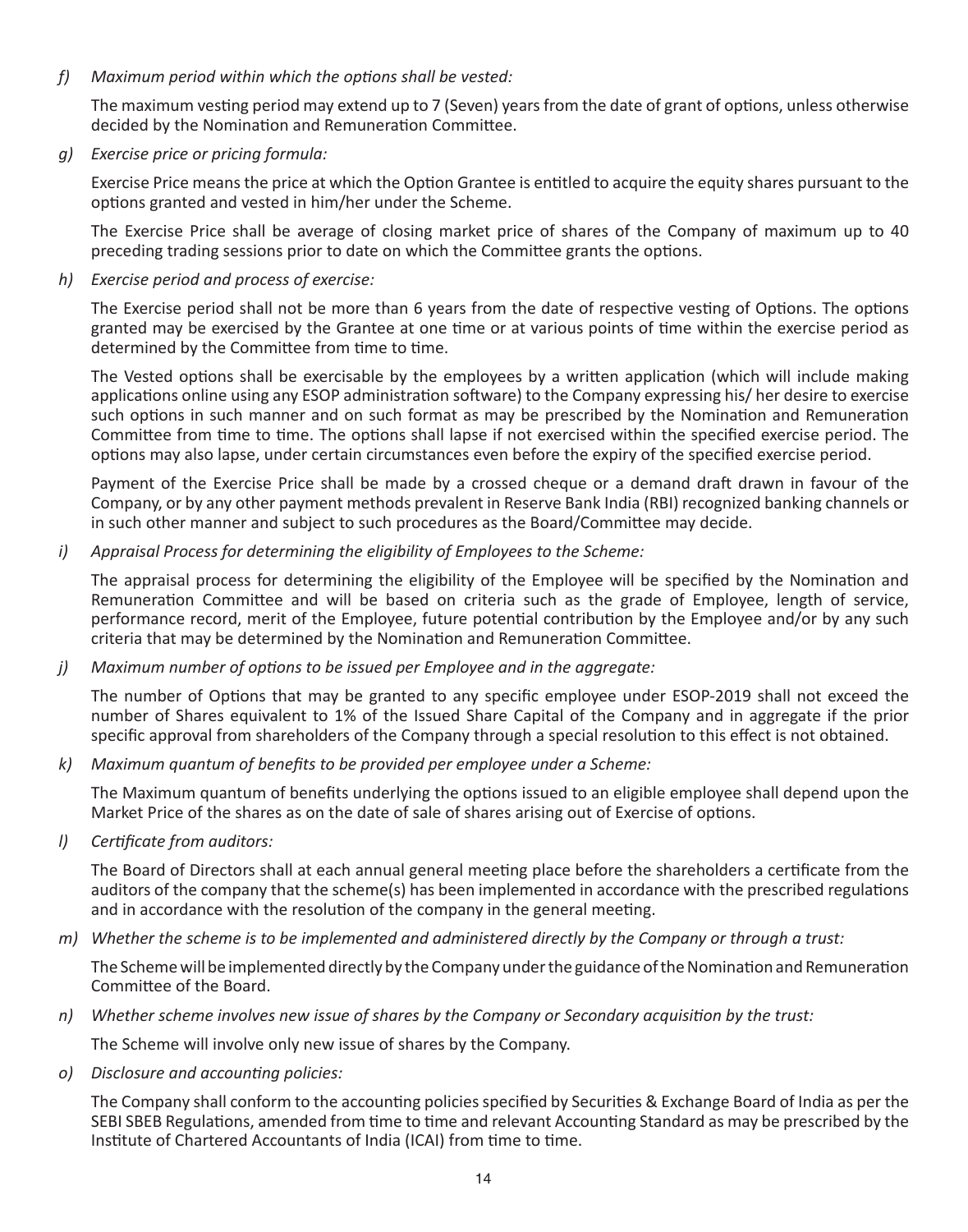p) The amount of loan to be provided for implementation of the scheme(s) by the company to the trust, its tenure, *utilization, repayment terms, etc.:*

Not Applicable

*q) Maximum percentage ofsecondary acquisition (subject to limitsspecified under the regulations) that can be made by the trust for the purposes of the scheme(s).:*

Not Applicable

*r) Method of Valuation:*

The Company follows fair value method for computing the compensation cost, if any, for the options granted. The company will follow IFRS/ IND AS/ any other requirements as are applicable to the Company for the same.

*s) Rights of the option holder:*

The employee shall not have right to receive any dividend or to vote or in any manner enjoy the benefits of a shareholder in respect of option granted to him, till shares are allotted upon exercise of option.

*t) Consequence of failure to exercise option:*

All unexercised options shall lapse if not exercised on or before the exercised period ends. The amount payable by the employee, if any, at the time of grant of option, -

- (a) may be forfeited by the company if the option is not exercised by the employee within the exercise period; or
- (b) may be refunded to the employee if the options are not vested due to non-fulfilment of conditions relating to vesting of option as per the Scheme.
- *u) Other terms:*

The Board or Nomination and Remuneration Committee shall have the absolute authority to vary, modify or alter the terms of the Scheme in accordance with the regulations and guidelines as prescribed by the Securities and Exchange Board of India or regulations that may be issued by any appropriate authority, from time to time, unless such variation, modification or alteration is detrimental to the interest of the Option Grantees.

The Board or Nomination and Remuneration Committee may, if it deems necessary, modify, change, vary, amend, suspend or terminate the ESOP - 2019, subject to compliance with the Applicable Laws and Regulations.

The shares may be allotted directly to the Option Grantees in accordance with the Scheme and such Scheme may also contain provisions for providing financial assistance to the Employees to enable the Employees to acquire or subscribe to the shares.

As the Scheme would entail further shares to be offered to persons other than existing Members of the Company, consent of the shareholders is sought pursuant to the provisions of section 62 (1) (b) and all other applicable provisions, if any, of the Companies Act, 2013 read with rules framed thereunder and as per the requirement of Regulation 6 of the SEBI SBEB Regulations.

None of the Directors and Key Managerial Personnel of the Company including their relatives are interested or concerned in the resolution, except to the extent of their shareholding entitlements, if any, under the ESOP Scheme.

The Directors recommend the Resolution for approval of the Shareholders.

### **By Order of the Board For Greaves Cotton Limited**

Atindra Basu Head - Legal, Internal Audit & Company Secretary Membership No.: ACS 32389

**Date:** November 1, 2019 **Place:** Mumbai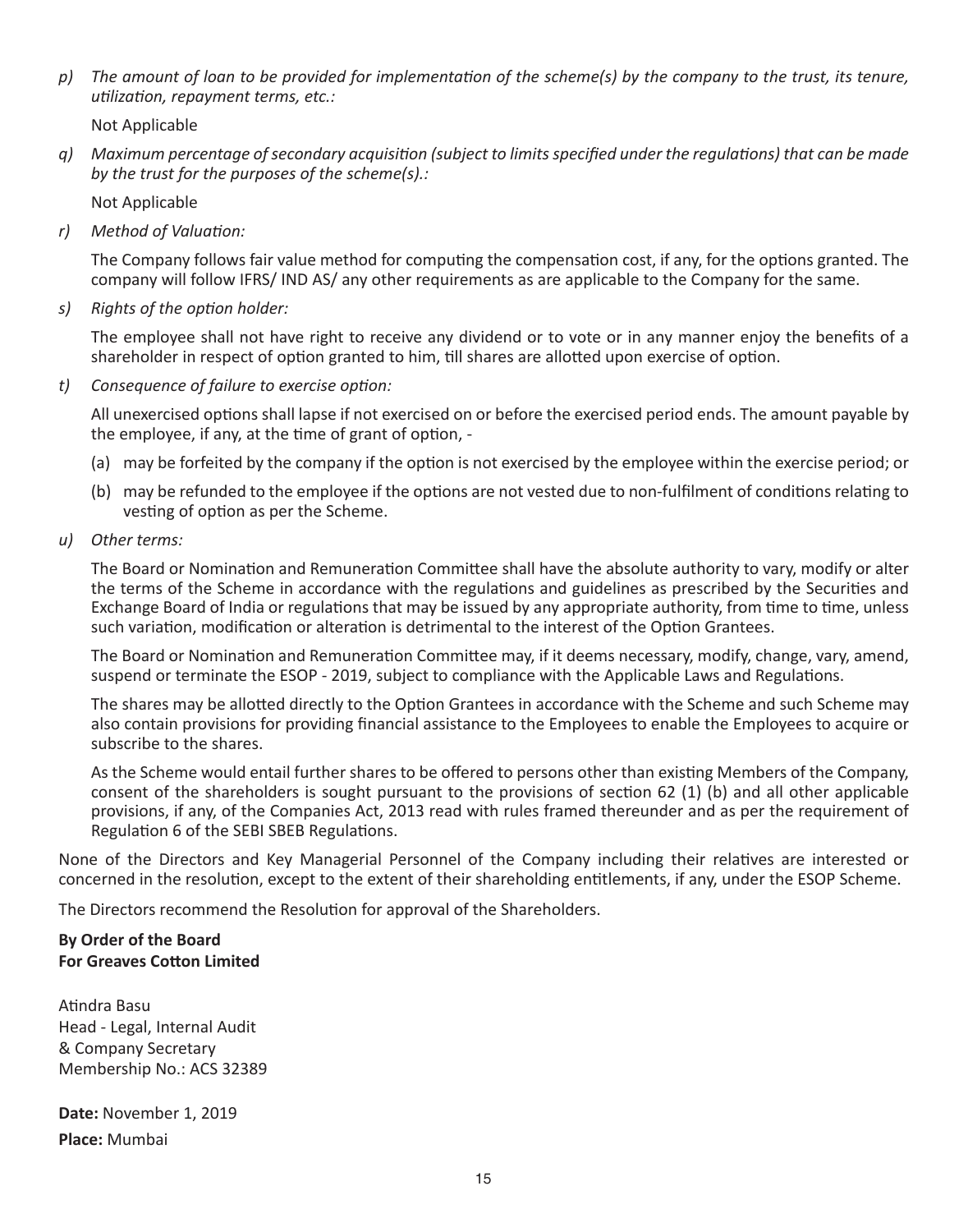# **ANNEXURE 1**

[Pursuant to Regulation 36 of SEBI (Listing Obligations and Disclosure Requirements) Regulations, 2015 and Clause 1.2.5 of Secretarial Standards-2 on General Meetings issued by ICSI]

| <b>Name of the Director</b>                                                                                             | Mr. Nagesh Basavanhalli                                                                                                                                                                                |  |  |
|-------------------------------------------------------------------------------------------------------------------------|--------------------------------------------------------------------------------------------------------------------------------------------------------------------------------------------------------|--|--|
| <b>DIN</b>                                                                                                              | 01886313                                                                                                                                                                                               |  |  |
| Date of Birth and Age                                                                                                   | 23rd February, 1966<br>53 years                                                                                                                                                                        |  |  |
| <b>Qualifications</b>                                                                                                   | B.E. (Mechanical), M.S, University of Texas, MBA - University of Chicago<br><b>Booth School of Business</b>                                                                                            |  |  |
| <b>Experience and expertise in specific</b><br>functional area                                                          | Business & Product Strategy, Developing Business Vision, Building<br>New Businesses & Brands, Strategic tie-up & Partnerships, Capability<br>Development Initiatives, Multicultural Global Exposure    |  |  |
| Date of first appointment on the<br><b>Board</b>                                                                        | 27th September, 2016                                                                                                                                                                                   |  |  |
| Terms and conditions of re-<br>appointment                                                                              | Refer Item no. 1 of the Notice                                                                                                                                                                         |  |  |
| <b>Remuneration last drawn</b>                                                                                          | Remuneration last drawn is Rs. 508.73 lakhs in FY 2018-19.                                                                                                                                             |  |  |
| Remuneration sought to be paid                                                                                          | Refer Item no. 1 of the Notice                                                                                                                                                                         |  |  |
| <b>Relationship with other Directors,</b><br><b>Manager and other Key Managerial</b><br><b>Personnel of the Company</b> | None                                                                                                                                                                                                   |  |  |
| Number of Meetings of the Board of<br>Directors attended during FY 2019-20<br>as on date of Notice                      | 3 out of 3                                                                                                                                                                                             |  |  |
| Directorships held in other companies                                                                                   | <b>Premium Transmission Private Limited</b><br>1.<br>2.<br>Dee Greaves Limited<br><b>Greaves Leasing Finance Limited</b><br>3.<br>4. Ampere Vehicles Private Limited<br>5. Breach Candy Hospital Trust |  |  |
| Memberships/Chairmanships of<br>committees across other companies                                                       | <b>Premium Transmission Private Limited</b><br>Nomination and Remuneration Committee (Member)<br>$\bullet$<br><b>Ampere Vehicles Private Limited</b><br>Audit Committee (Member)<br>$\bullet$          |  |  |
| <b>Shareholding in the Company</b>                                                                                      | Nil                                                                                                                                                                                                    |  |  |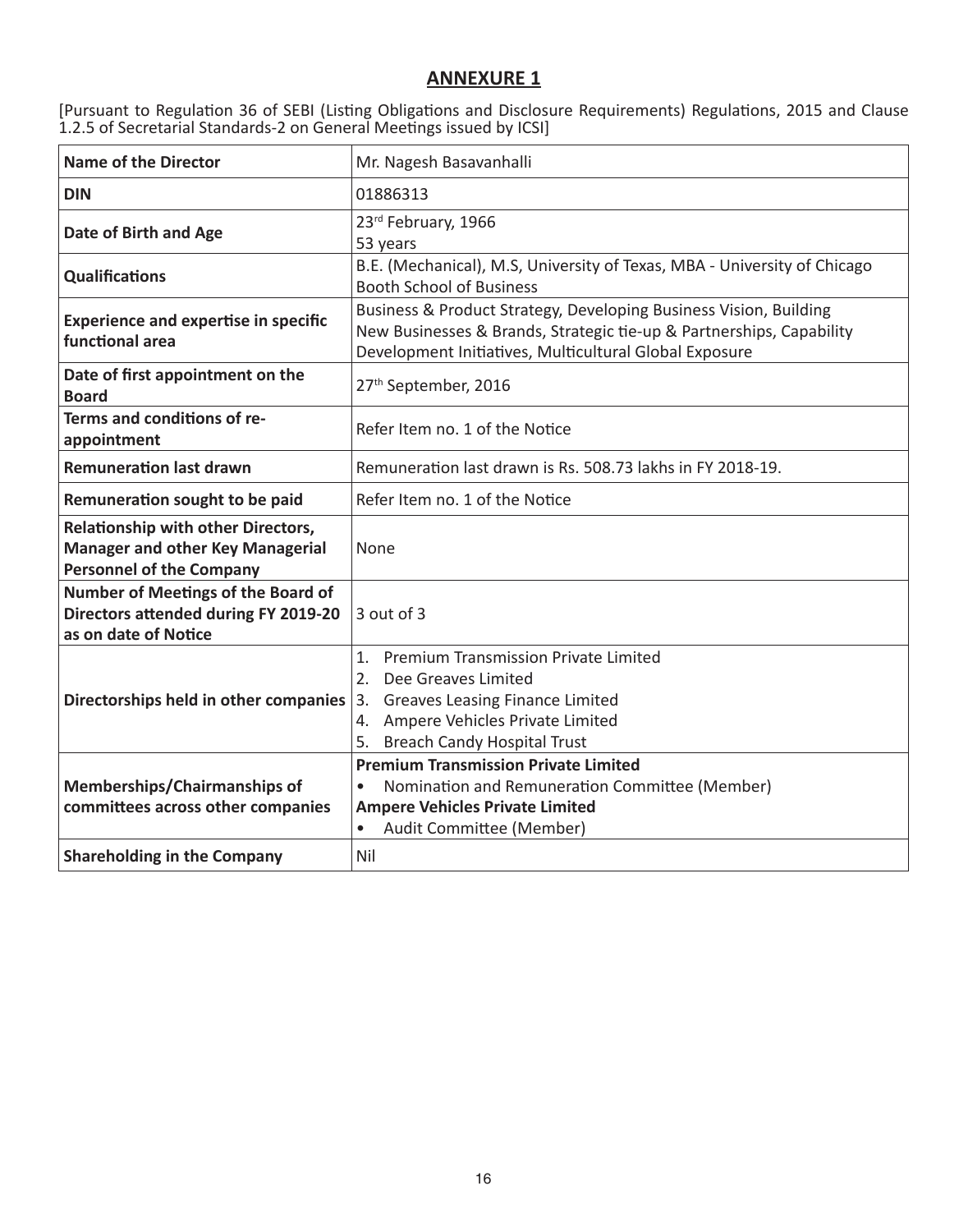

**CIN:** L99999MH1922PLC000987

**Registered office:** Unit No. 701, 7th Floor, Tower 3, Equinox Business Park, LBS Marg, Kurla West, Mumbai- 400 070

**Phone:** +91(22)62211700; **Fax:** +91(22)62217499; **E-mail:** investorservices@greavescotton.com; **Website:** www.greavescotton.com

**Contact Person:** Mr. Atindra Basu, Company Secretary and Compliance Officer

### **POSTAL BALLOT FORM**

*(Please read carefully the instructions printed overleaf before filling this form)*

Serial No.

| 1. | Name & Registered Address of the sole / first<br>named Shareholder                              |
|----|-------------------------------------------------------------------------------------------------|
| 2. | Name(s) of the joint Shareholder(s), if any                                                     |
| 3. | Registered folio No. (Applicable to<br>Shareholders holding shares in Physical form)            |
| 4. | DP ID No. / Client ID No. (Applicable to<br>investors holding shares in dematerialized<br>form) |
| 5  | Number of Equity shares held as on October<br>18, 2019                                          |

I/We hereby exercise my/our vote in respect of the Resolutions to be passed through Postal Ballot for the business stated in the Notice of Postal Ballot dated **November 1, 2019** issued by Greaves Cotton Limited ("the Company") by sending my /our assent or dissent to the said Resolution by placing the tick (**√**) mark at the appropriate box below:

| <b>Item</b><br>No. | <b>Description of the Resolution</b>                                                                                                                               | No. of Equity<br>Share(s) | I/We assent to the<br><b>Resolution (FOR)</b> | I/We dissent to<br>the Resolution<br>(AGAINST) |
|--------------------|--------------------------------------------------------------------------------------------------------------------------------------------------------------------|---------------------------|-----------------------------------------------|------------------------------------------------|
| 1.                 | Approval for re-appointment of Mr. Nagesh Basavanhalli (DIN:<br>01886313) as Managing Director & CEO for a period of 5 (five) years<br>and to fix his remuneration |                           |                                               |                                                |
| 2.                 | Approval for Reclassification of Authorised Share Capital and<br>consequent amendment to Memorandum of Association of the<br>Company                               |                           |                                               |                                                |
| 3.                 | To approve 'Greaves Cotton - Employees Stock Option Plan 2019'                                                                                                     |                           |                                               |                                                |
| 4.                 | To extend approval of 'Greaves Cotton - Employees Stock Option<br>Plan 2019' to the employees of Holding Company and its Subsidiary<br>Company (ies)               |                           |                                               |                                                |

*Place:* 

*Date: , 2019 (Signature of Shareholder/Authorised Representative)*

#### **E-Voting Information:**

E-voting facility is available at the link https://evoting.karvy.com from 0900 hours IST on November 2, 2019 to 1700 hours IST on December 1, 2019. The electronic voting particulars are set out as follows:

| Event No. | User ID | Password/PIN |
|-----------|---------|--------------|
|           |         |              |
|           |         |              |
|           |         |              |